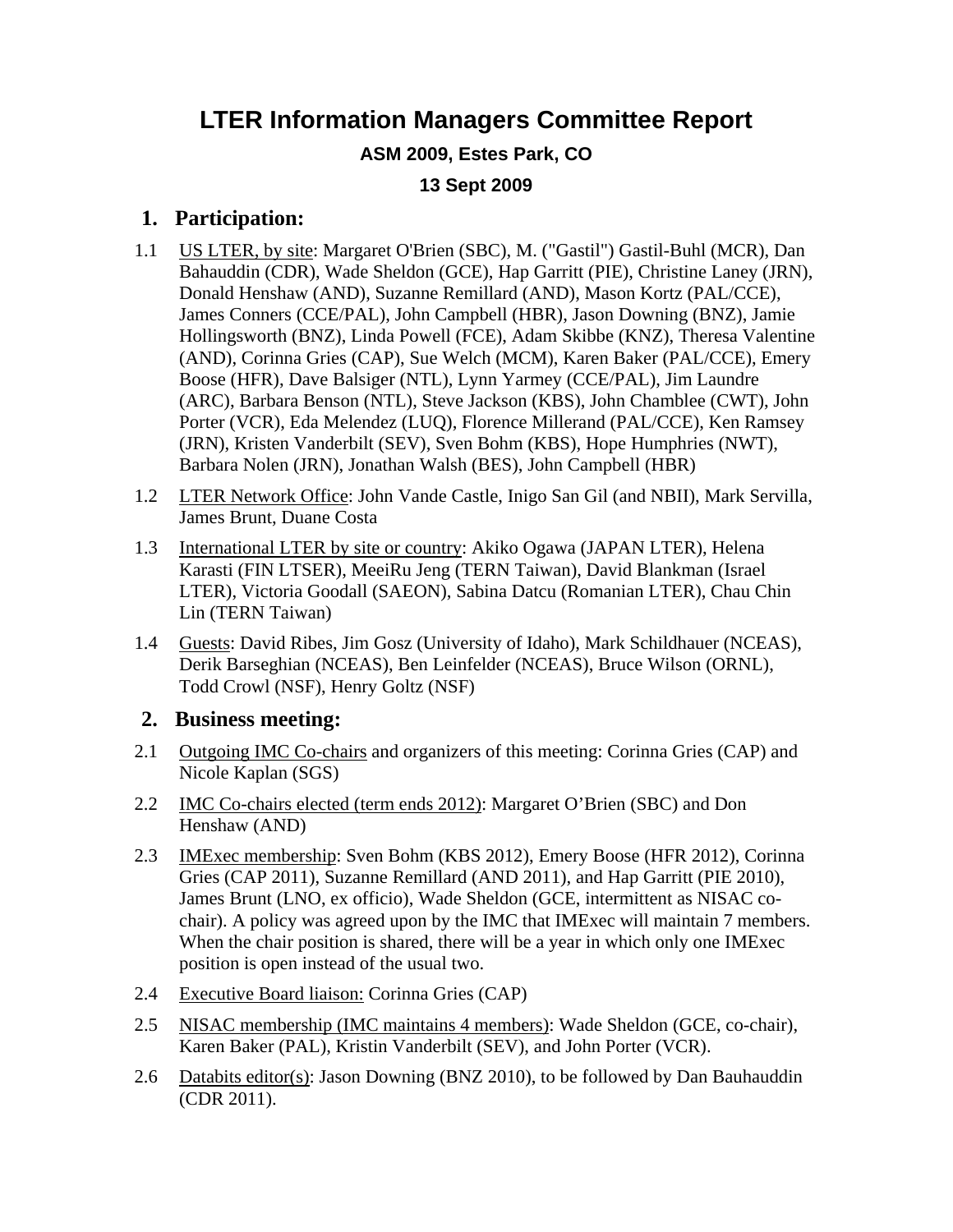- 2.7 New Information managers: Corinna Gries moved from CAP to NTL, Sue Welch (MCM), John Chamblee (CWT), Hope Humphries (NWT).
- 2.8 Open IM position: CAP

#### **3. NISAC report and discussion on CI Strategic Planning**

- 3.1 Organizer: Wade Sheldon
- 3.2 Presentation available at: **http://intranet.lternet.edu/im/files/im/NISAC%20CIIP%20IMC%20Working%20Group%20ASM2009**
- 3.3 Executive Summary: Wade Sheldon (NISAC co-Chair) presented an overview of the Cyberinfrastructure Implementation Plan (CIIP) currently under development by the Network Information System Advisory Committee (NISAC). The draft describes near-term, mid-term and long-term tasks planned for each CI initiative described in the Decadal Plan. The CIIP will provide specific tasks for the broader vision of the Decadal Plan, but will need to become a living framework that is revised over time based on experience and redirection of vision.

#### **4. IMC Working Group activities (current):**

- 4.1 **Governance**  discussion by all IMC members and some guests
- 4.1.1 Organizers: Nicole Kaplan and Karen Baker
- 4.1.2 Full report available at: http://intranet.lternet.edu/im/news/meetings/2009/workgroups/governance
- 4.1.3 Executive summary: Discussion focused on the decision-making processes and communication among the committees and boards across the LTER organization, and highlighted the partnership between IMC and LNO when the LNO staff is an active participant or developer on a working group. It was recognized that for recent projects, we have moved from informal partnerships to a semi-formal consensus method, and may now need additional formal steps, particularly at the point when resources are assigned. NISAC has developed requirements for potential NIS modules (2005,

http://intranet.lternet.edu/modules.php?name=UpDownload&req=getit&lid=94), and this document is likely to need update and revision. Science working group projects go through an approval process with the EB, while LNO manages funds for the IMC and IM projects, although it is unclear how projects are vetted. Since 2005, network governance has changed so that EB assigns resources - an arrangement which means that technical proposals may not be vetted through a group with the appropriate expertise. A revision to this procedure may be required so that decision-makers are informed about the scope, ramifications, and coordination of the project in the network framework. There was wide agreement that all projects (NIS or otherwise) should address design, prototyping, testing, maintenance, update, site-level enactment, training, and other topics as needed. Additionally, projects should be defined according to specific criteria and to their relationship to LTER and NIS components such as "LTER-affiliated", "LTERendorsed", "NIS core, in production", "NIS core, in development", etc.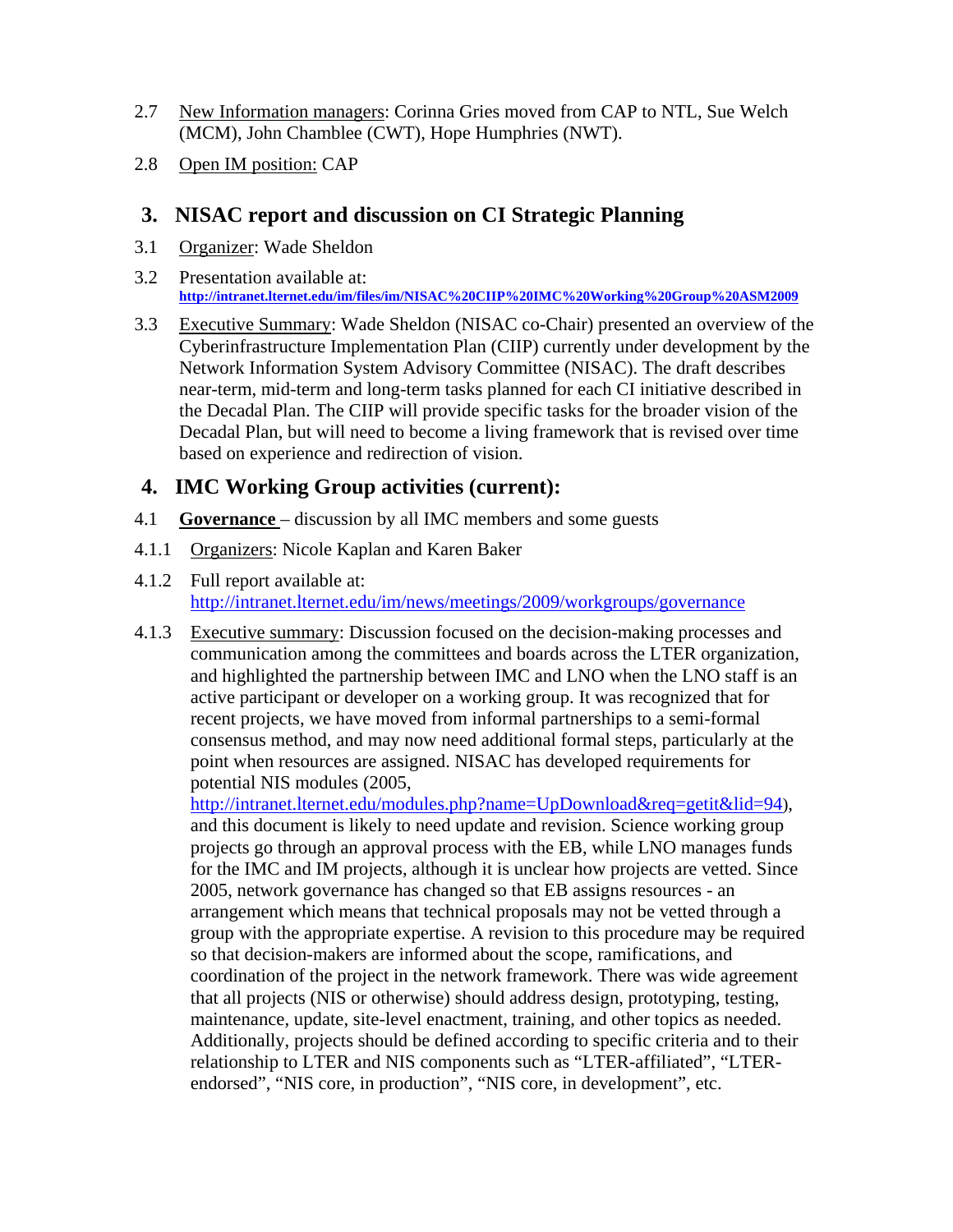#### 4.2 **GIS Data** – break out

- 4.2.1 Organizer: Theresa Valentine
- 4.2.2 Full report available at: http://intranet.lternet.edu/im/news/meetings/2009/workgroups/gis
- 4.2.3 Executive Summary: The group has composed a draft document "Proposed GIS Recommendations for LTER Sites" to be reviewed and revised. The next likely step was surmised to be a formal presentation of the recommendations to IM Exec and/or NISAC, which is likely to depend on resolution of communication steps discussed by the governance group. The GIS group recognized that not all site possess the expertise required to meet potential proposed recommendations and so GIS and Remote Sensing Training will be required. This group plans to: a. outline potential training opportunities, including (but are not limited to): data discovery, server and internet mapping applications, GIS certification, modeling, emerging API's, data integration (e.g., between GIS, remote sensing, LiDAR), Google Maps (particularly with LTERmaps)

b. conduct a survey of web mapping tools and skills at LTER sites, and to c. propose a workshop during the winter of 2010. Please note other GIS opportunities that were available at the ASM, e.g., Workshops and the GIS Lunch.

#### 4.3 **Controlled Vocabulary** – break out

- 4.3.1 Organizer: John Porter
- 4.3.2 Full report available at: http://intranet.lternet.edu/im/news/committees/working\_groups/controlled\_vocabulary
- 4.3.3 Executive Summary: To date, this group has assembled a list of selected terms from LTER EML documents, which has been cross-linked to major keyword dictionaries, edited to the preferred form with place names and taxa removed, and reviewed by IMC via web survey. The result is 640 words (148 synonyms, 201 NBII keywords, and 21 GCMD keywords). The next steps are not entirely clear, and like the other groups needing to advance projects, depend on the model which best suits the IMC and network CI needs. This project is analogous in scope and use to the unit dictionary, and the two should be advanced along similar paths. Tools will be necessary. An AJAX auto-complete Metacat interface was completed in 2009, and a prototype keyword-addition tool for EML was demonstrated. Discussion topics included:

a) the relationship of LTER terms to other keyword and vocabulary activities (most of which are more narrowly focused than LTER's), including: SONET is mapping between ontologies and observational models (Gries). Semtools is adding ontological annotation to EML with Morpho (O'Brien). NASA has developed SWEET (Semantic Web for Earth and Environmental Terminology).

b) Are there LTER EML documents which is not attached to any keyword? Find these, and consider site-specific keywords.

c) The need for other methods of handling taxonomy and place names, topics which also have relationships to other WG at this meeting.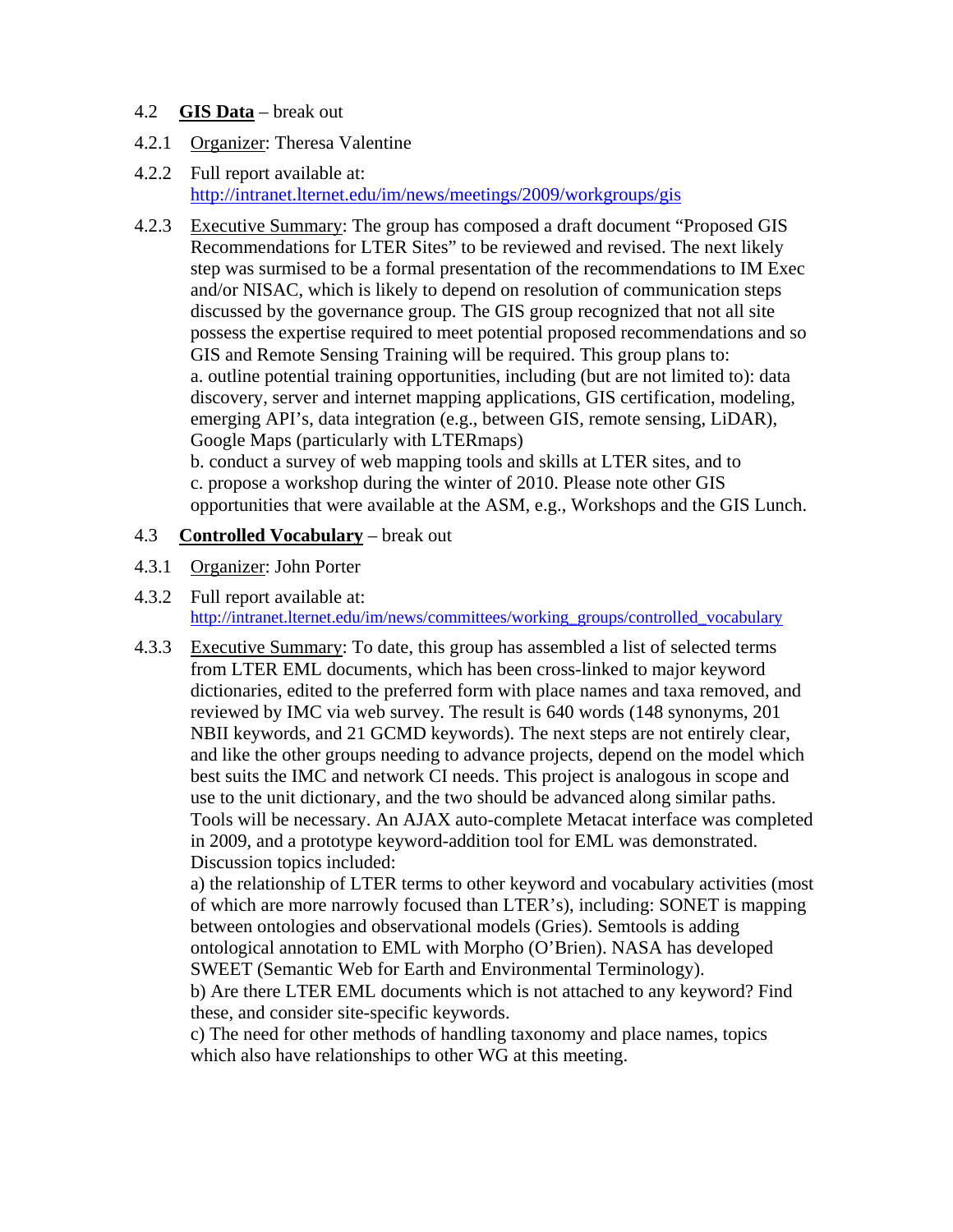#### 4.4 **Units Dictionary** – break out

- 4.4.1 Organizers: Lynne Yarmey and Mason Kortz
- 4.4.2 Full report available at: http://intranet.lternet.edu/im/news/meetings/2009/workgroups/unit\_dictionary
- 4.4.3 Executive Summary: Two major efforts were defined as the early focus of this group and are largely completed: the Unit Dictionary itself (comprising the set of units in use by the network and the best practices that cover them), and the Unit Registry (the application used to access and manage these units). In the dictionary, a unit may be scoped at different levels, a model which facilitates additions that are not yet vetted by a unit-authority or against best-practices. The Registry prototype at PAL/CCE (UCSD) was demonstrated, showing the web service to retrieve units, quantities, and scopes, plus its unit-validation service. Discussion focused questions about the current service and with suggestions for new features and possible site- and network-level use. The most immediate activities of the group will be:

a) to review current contents of the Dictionary (EML and site) for compliance with the draft best practices,

b) to review and revise the best practices document itself. Volunteers were also recruited to implement the dictionary and registry at their sites, providing feedback and bug fixes.

#### **5. Working Groups (new):**

- 5.1 **Web services** newly established IMC working group
- 5.1.1 Proposed members: Mason Kortz (lead, CCE/PAL), Suzanne Remillard (AND), Wade Sheldon (GCE), Jonathan Walsh (BES), John Porter (VCR), Sven Bohm (KBS), Dan Bahauddin (CDR), Jason Downing (BNZ), Adam Skibbe (KNZ), Corinna Gries (NTL), James Conners (PAL/CCE), M. Gastil-Buhl (MCR), Mark Servilla (LNO), James Brunt (LNO)
- 5.1.2 Executive Summary: The IMC would like to make use of databases at the LNO, preferably via web services. A working group was established with developing recommendations for web services and integrated databases at the LNO. Possibly this will entail multiple groups or timelines; for example, a second group could be assembled to outline management and curation strategies for integrated network databases in light of the fact that parts of the software framework are in need of updating. Concrete tasks are in development, and might include:

a) Develop guidelines for creating and documenting network-level web services and the LTER SOA,

b) Develop recommendations for a common service interface to existing LNO databases, and to which new databases could be integrated,

c) Identify needs in the community that could best be addressed through network web services, and report to IMExec/NISAC on these needs.

d) Identify site projects that could evolve into network-level web services,

e) Help sites implement web services, either as consumers or providers.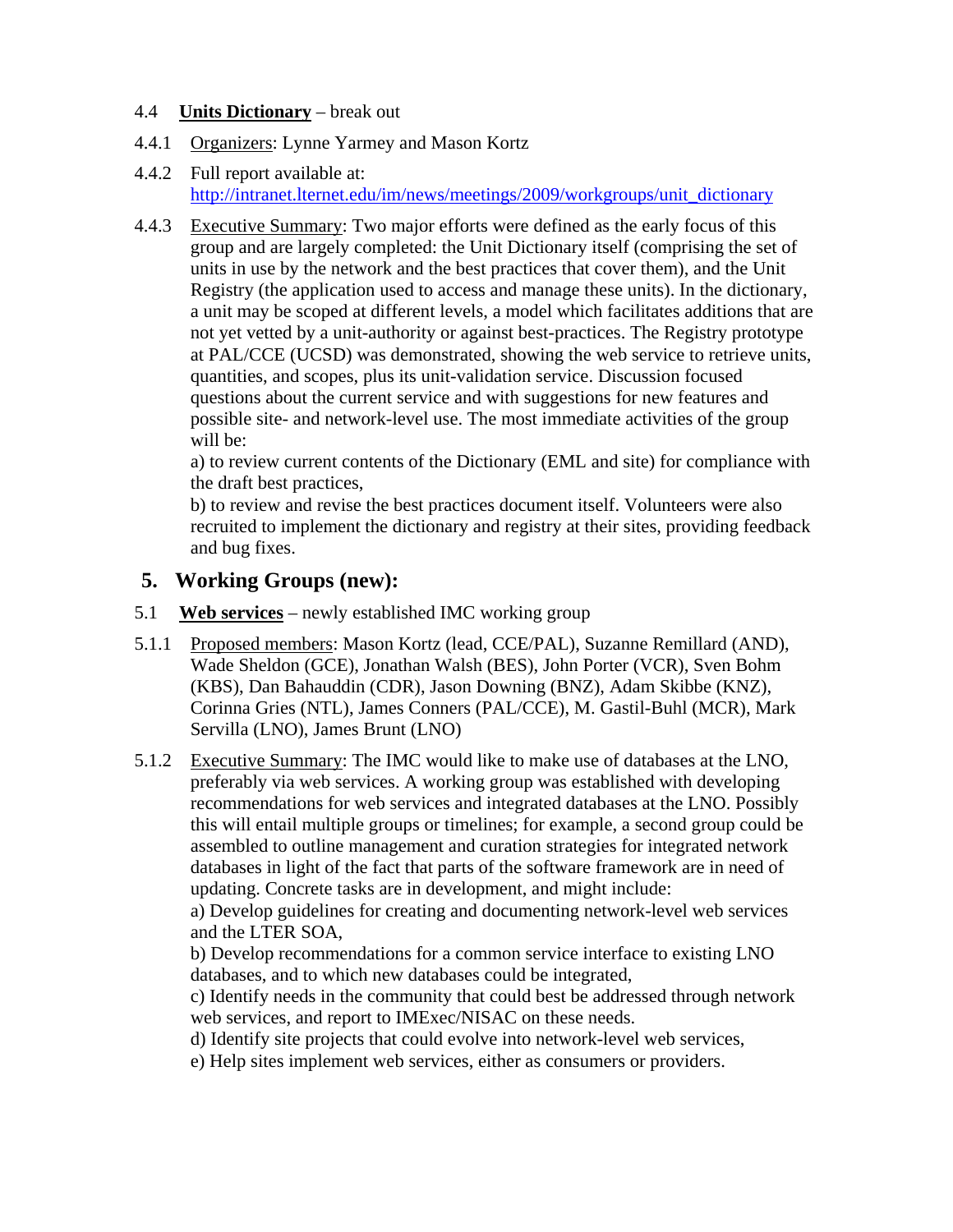- 5.2 **EML Metrics** ad hoc ASM work group
- 5.2.1 Proposed Members: Margaret O'Brien (lead, SBC), Emery Boose (HFR), Dan Bahauddin (CDR), Jonathan Walsh (BES), James Brunt, (LNO), Mark Servilla (LNO), Duane Costa (LNO), Mark Shildhauer (NCEAS), Ben Leinfelder (NCEAS), Matt Jones (NCEAS), Jing Tao (NCEAS)
- 5.2.2 Full report available at: http://asm.lternet.edu/2009/workgroups/metrics-data-package-quality
- 5.2.3 Executive Summary: EML metadata contributed to the LTER NIS has not always been as usable it should be, and currently there is no mechanism for checking on the accuracy and structure of EML documents beyond simple schema compliance. This group assembled to consider adapting the "EML data manager library" for this purpose. LTER IMs would act as use cases and contribute their own experiences with automated reading of EML. Code would be written by LNO and NCEAS programmers. The goals for this group are to:

a) Establish a set of secondary metrics for LTER EML data package quality,

b) Recommend content for a report on data package quality (metadata and data) to be produced by the EML data manager library, and

c) Consider implementation strategies. These might include a quality report as another choice on the EML parser HTML page, or a shell script similar to that included with the EML parser.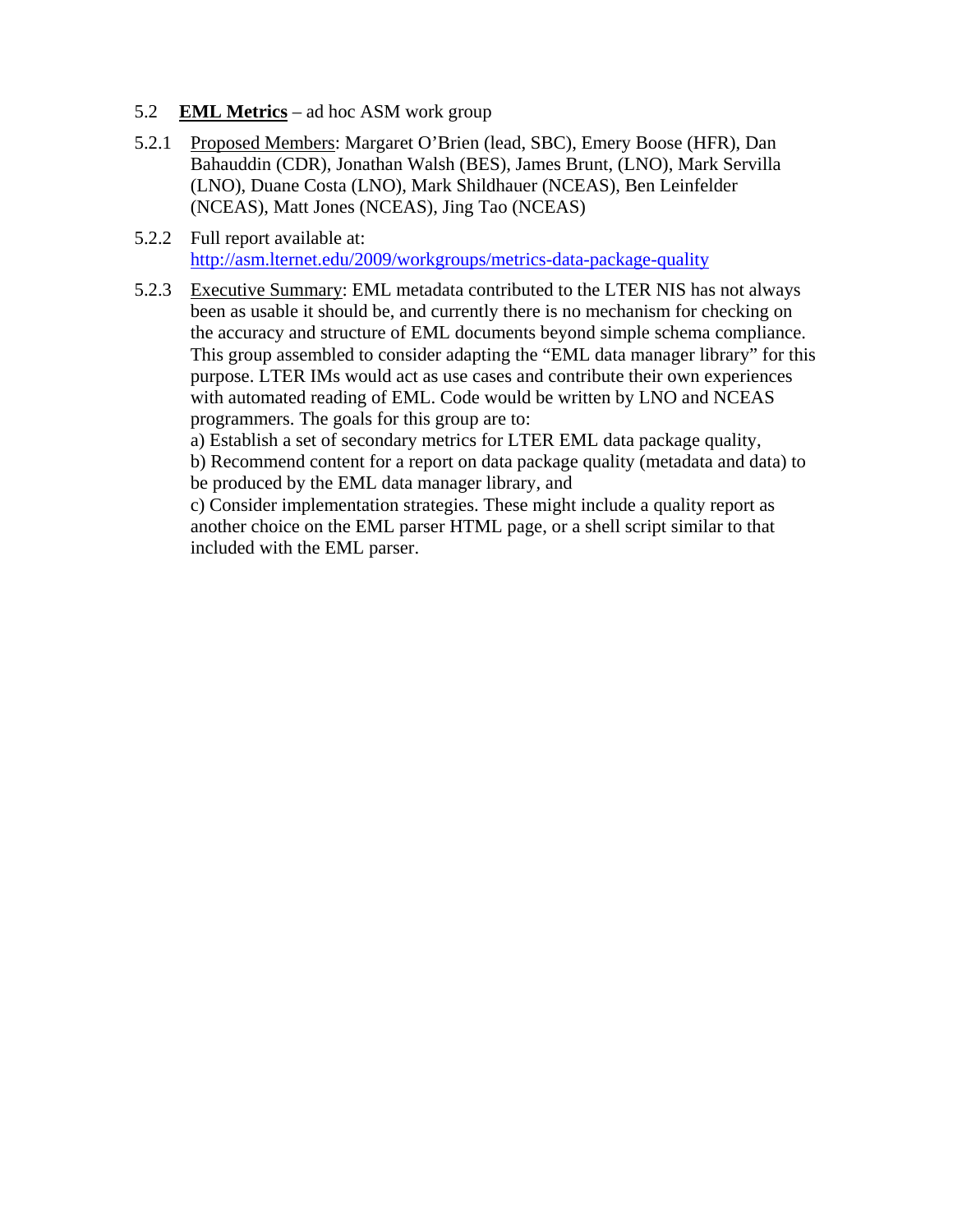### **Appendix:**

- **IMC Governance Working Group (IMC GWG) Report**
- **GIS Working Group Report**
- **Controlled Vocabulary Working Group Report**
- **Unit Working Group Report**
- **EML Metrics Working Group report**
- **Network Information System Advisory Committee (NISAC) Report**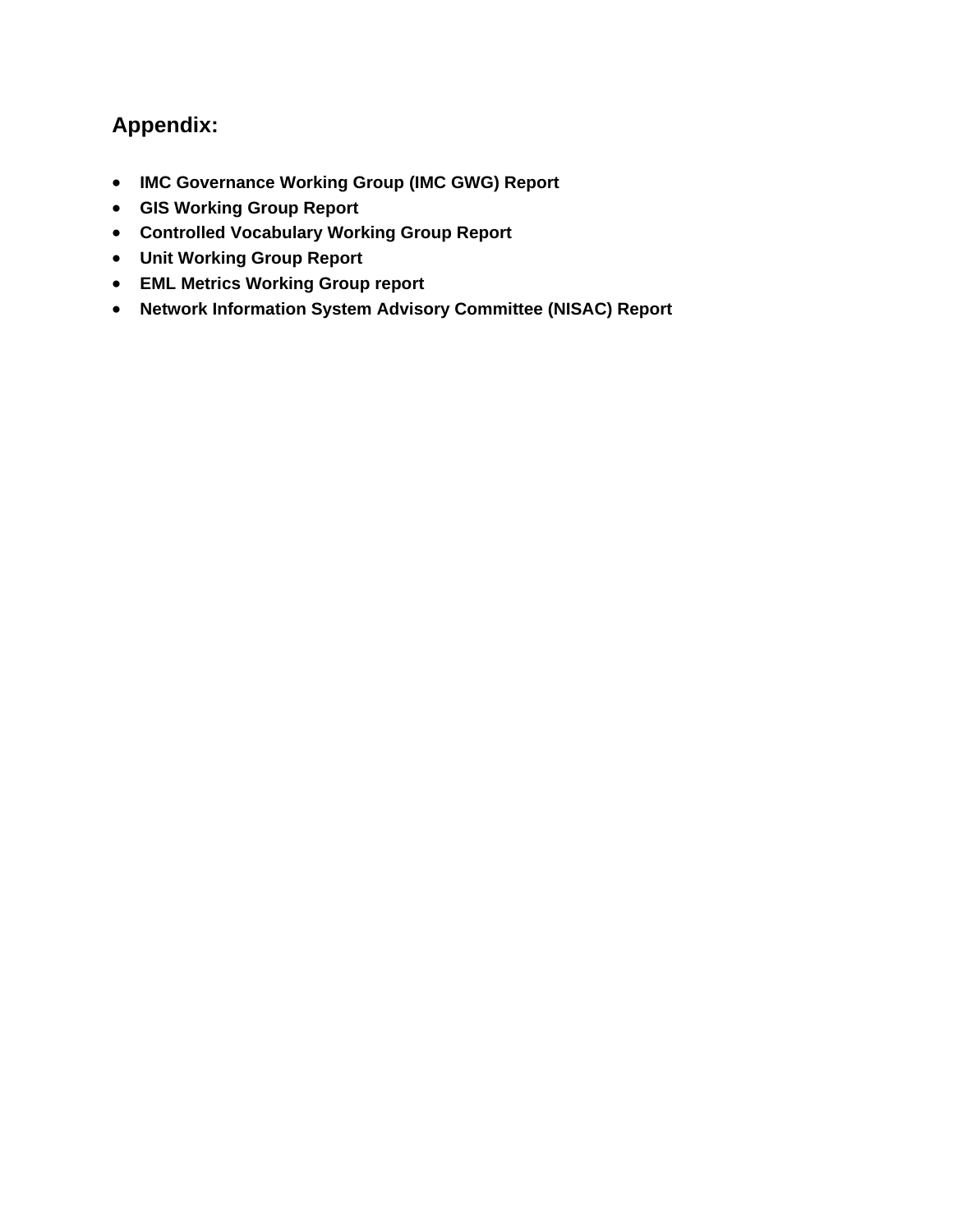#### **IMC Governance Working Group (IMC GWG) Report**

Information Management Committee (IMC) Meeting September 2009

**Full group discussion:** The discussion of governance focused on decisions made by and communications between committees and boards across the LTER organization framework. A figure developed by the IMC GWG over the last year was shown an aid to facilitate discussion. Some current roles and practices were discussed:

- LNO recommends when working groups or sites have needs for resources and implementation that they contact NISAC as a way to approach the EB.
- Some NIS modules are developed by sites, while some are a whole network effort (PASTA); NISAC could play a larger role in reviewing and coordinating this.
- We need to be aware as we move from informal to semi-formal to formal in our practices, the strengths inherent to the informal/semiformal and that exploring similarities and differences make for stronger products
- A critical mass of sites may be useful for vetting
- Science working group projects go through an approval process with the EB, while LNO holds funds for the IMC, but how are projects funded? For now projects may be funded outside the IM. It would be useful for IMExec to have an annual budget so they can plan accordingly.
- Form of affiliation for projects may be useful to have, each with its' own criteria, a designation as to their relationship with LTER
	- **EXECUTER affiliated**
	- **LTER Endorsed**

And if part of LTER they have a designation as to their development when related to NIS, i.e.

- NIS core, in production
- NIS core, in development
- NIS core, proposed
- NIS module, in production
- NIS module, in development
- NIS module, proposed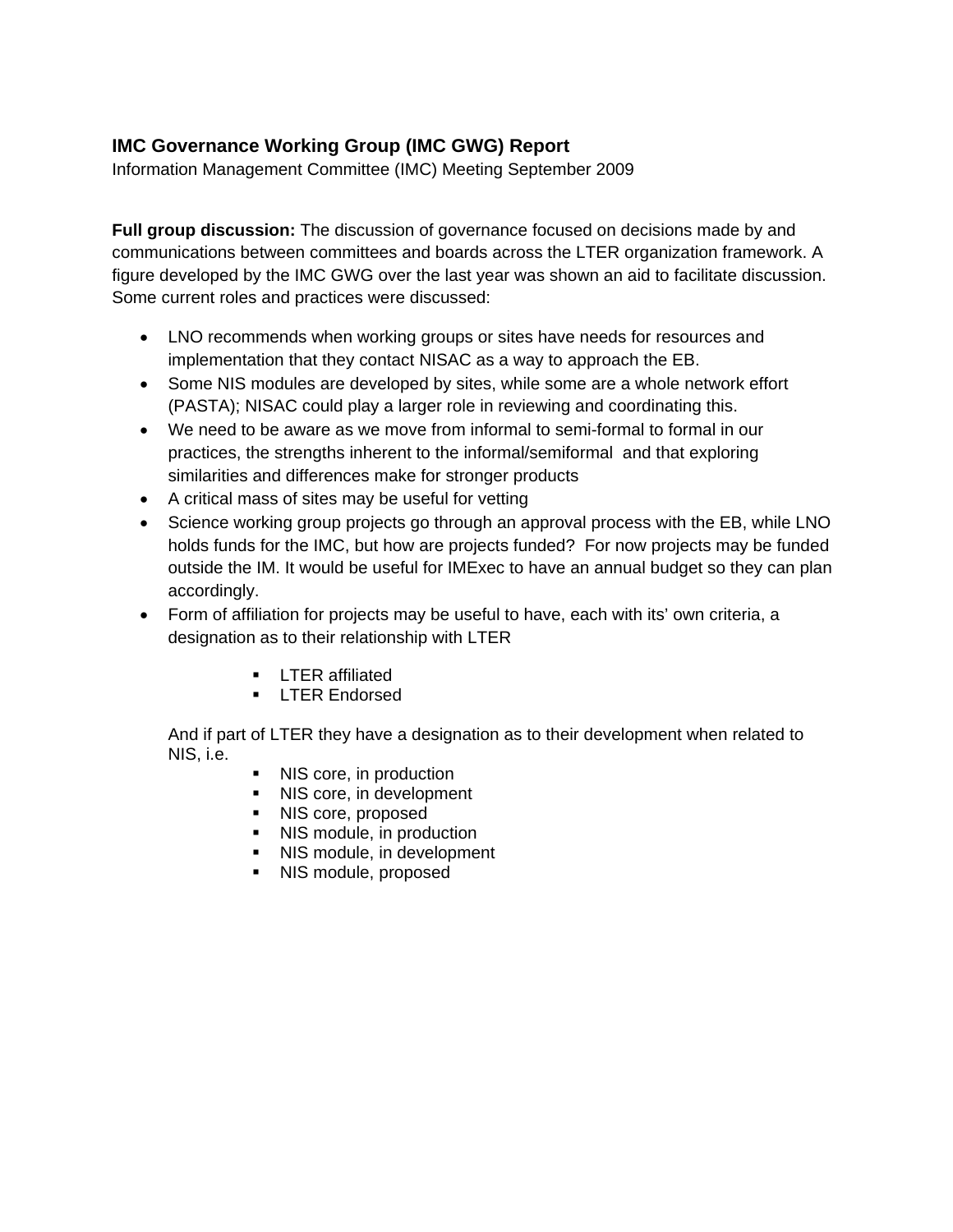

2000's: Decade of Synthesis

Please note that this diagram may be missing elements as the types of decisions and who makes them was not discussed in detail at the meeting or at any time by larger groups of information managers. However a need was identified to improve procedures for knowing who needs to be making decisions. Alternate models may need to be explored.

We focused on how IMC and IMExec interfaces with NISAC and the EB, as well as the LNO to facilitate and support progress on potential NIS modules, standards, and other projects related to IM. NISAC is well positioned to broker communication between IMExec and EB. The work of the controlled vocabulary working group was used as an example to explore not just who, but how decisions are made regarding the design, development, testing, support and adoption of IM or science driven CI "products". Working groups that have an idea or design for a product should speak with NISAC early on to get people thinking about how products can be developed to fit within a coordinated CI LTER NIS framework. This correspondence can happen in the form of a short report including the current status of the effort, useful ways it may be implemented, and some technical specifications. NISAC can use this information to propose how such tools may be incorporated into other projects. It was recognized that we have moved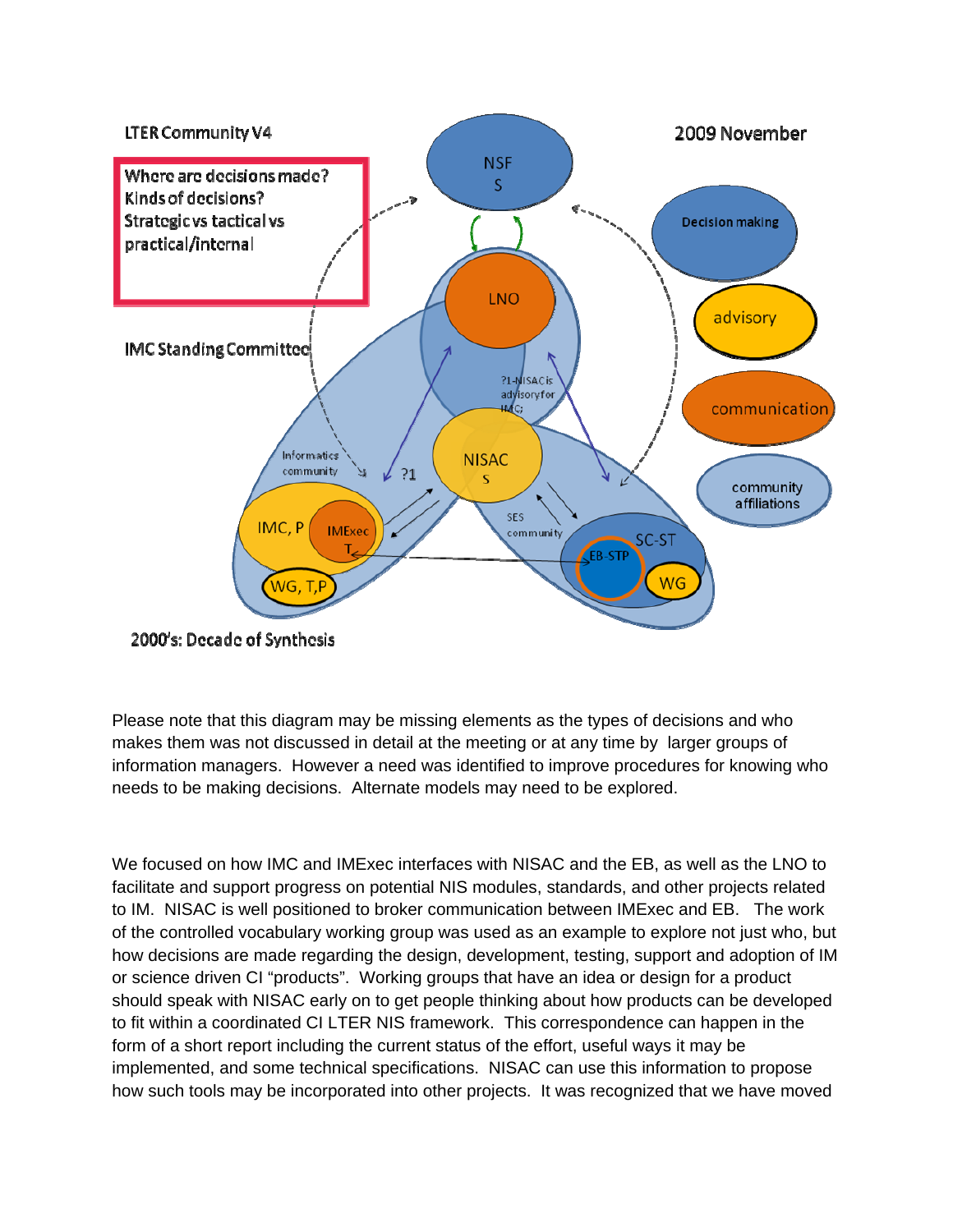from developing tools, standards, and best practices in informal ways, to using semi-formal consensus to advance efforts, and now may need more formal steps. During the design and development phase of any project NISAC may work closely with IMC, working groups, IMExec and LNO. At the point when resources are assigned from LNO a more formal process should be followed between NISAC and the EB.

We also discussed the partnership between IMC and LNO and how LNO resources are commonly available when LNO staff are serving as active participants and developers on working groups. In 2004, NISAC developed some requirements for potential NIS modules. It was recommended that this document should be revised. In addition, since 2004 network governance has changed so that EB now would now assign resources through LNO. This arrangement, however, means that technical proposals are not vetted through a group with the appropriate expertise. This procedure needs to be revised to handle proposals in a more informed way so the scope and ramifications of the project as well as its coordination with the larger network framework is taken into account. This may mean that in addition to the traditional flow of information from NISAC to EB that EB will ask for a review or advice from NISAC on issues relating to NIS and data. In addition there was wide agreement that potential NIS modules and other projects related to IM standards, protocols, best practices, and controls should address in written form a set of topics including but not limited to design, prototyping, testing, maintenance, update, site-level enactment, training, etc.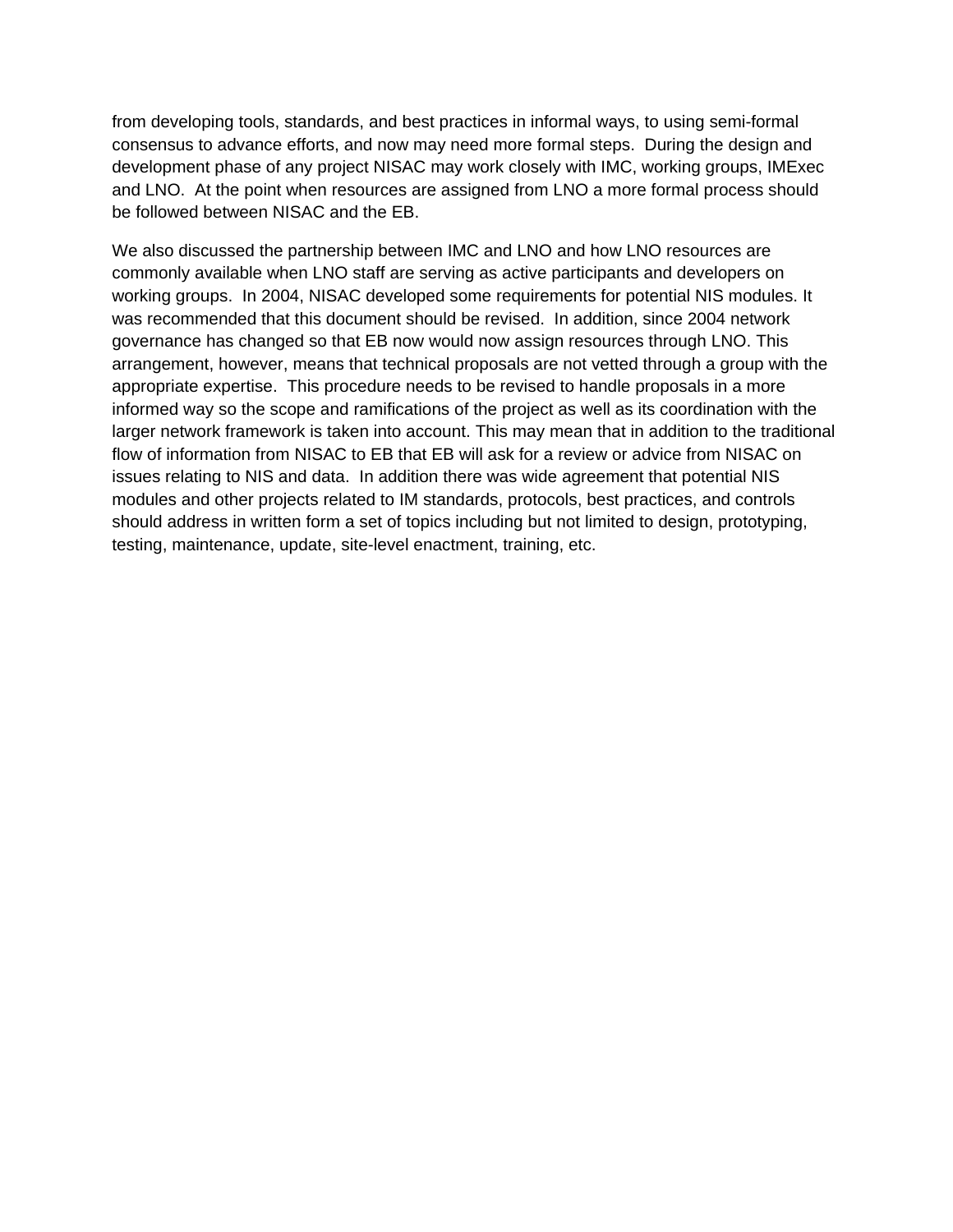#### **GIS Working Group Report from the 2009 All Scientist Meeting**

Theresa Valentine, Andrews LTER September 13, 2009

The following items were covered during the GIS Working Group Workshop Time at the 2009 IM Meeting:

1. GIS Standards for LTER Sites

a. Proposed GIS Recommendations, question on how to move them forward, NISAC? IM Exec?

b. The proposed recommendations were reviewed and revised. The working group will develop a formal proposal and present to IM Exec and NISAC. There was a lot of discussion during this session and under the governance session on how to proceed.

c. Recommendations are as followed: September 2009 Edition

- 1. All sites provide location data for the site headquarters into SiteDB
- 2. All sites provide site boundary polygon to LNO and a boundary of Interest for Site

(extending outside the site for DEM's, imagery, etc) (to be determined by the site)

- 3. Basic Spatial Information Recommendations for each site:
	- a. Require sites to place "basic spatial information" on-line
	- b. Sites determine accuracy/resolution of data and document in metadata
	- c. Document provenance of data
	- d. Study site description information that is required for journal articles
	- e. Include relevant metadata for all spatial data, including all required EML elements such as projection, coordinate system, and datum
	- f. Digital Elevation Model (DEM)
	- g. Imagery (Landsat TM scene)
	- h. Research plot locations (based on GPS) of core research plots
	- i. Roads
	- j. Hydrography
	- k. Structures

l. Collect geo-referencing information for every research plot/site/observation location. Include as GIS file format or coordinate pairs (x, y locations).

4. Spatial data metadata should be searchable with other site databases.

5. Develop a centralized portal for users to search, display, and access all site spatial data.

#### 2. GIS/Remote Sensing Training needs for LTER Sites

a. GIS Data discovery training: how to find data and evaluate it for appropriate use.

b. Higher end GIS training: (server and internet mapping applications, training that would work toward GIS Certification for site GIS personnel, modeling, and using the new Flex and Silverlight API's)

c. Matching GPS data with remote sensing data (including LiDAR).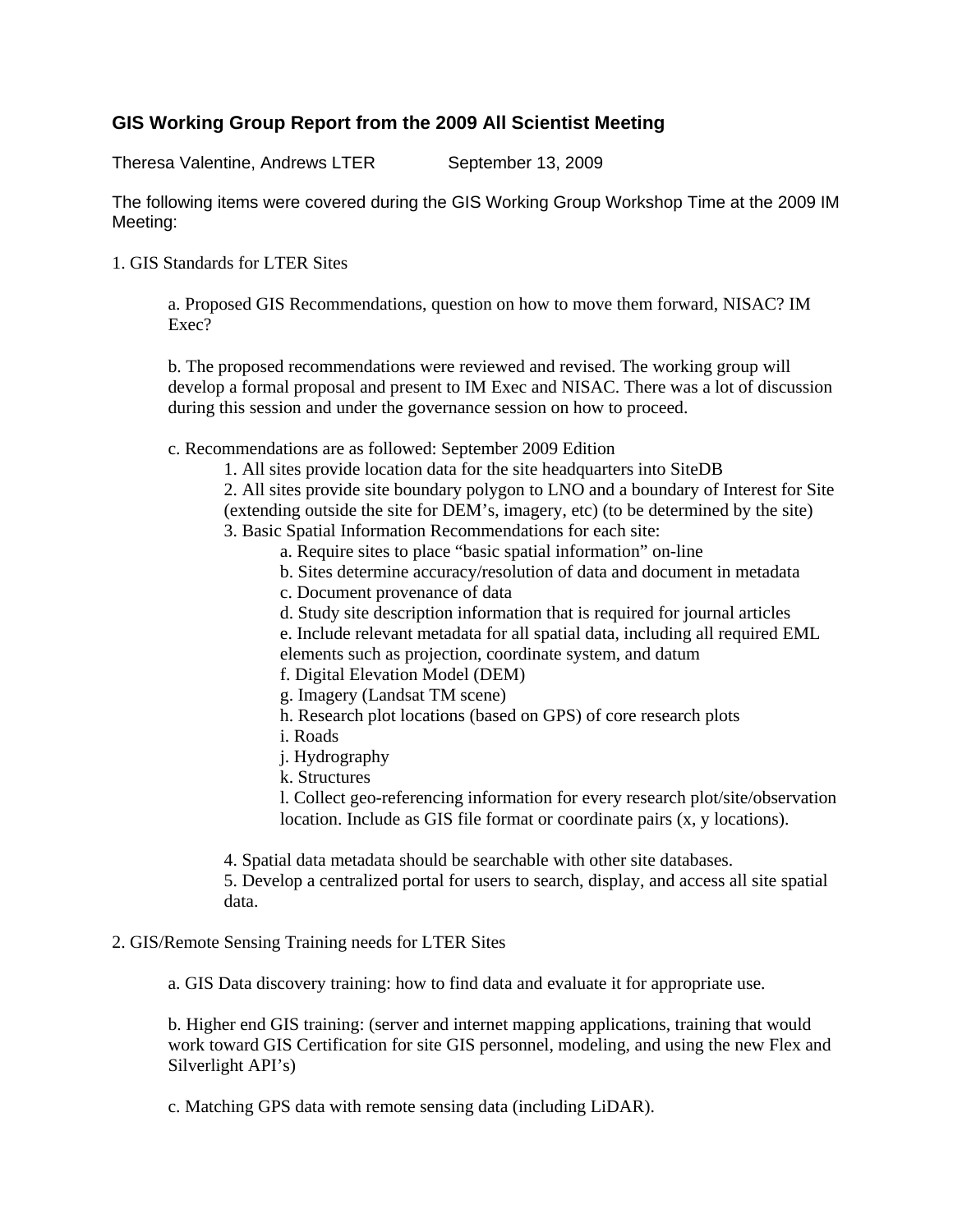d. Google Maps training with IM's and using LTERmaps to help sites imbed the technology in their webpages (working on workshop proposal for this winter 2010).

e. Conduct a survey of web mapping tools and skills at LTER sites.

3. Other GIS issues/projects:

a. LTERmaps Phase 1 was demonstrated to the group. LTERmaps is a common interface to data about LTER sites through data in SiteDB along with site locations, site boundaries, gaging stations, and some EcoTrends data. The site uses a Google Map API. The Server subgroup has been working on implementing this technology since January, and is conducting a workshop during the ASM. The current demo site is http://gcelter.marsci.uga.edu/public/gis/LTERmaps.html

b. Are their data transfer requirements/standards that we should document as best practices?

c. What happened to the spatial data workbench? What is the status of the project (http://www.lternet.edu/technology/sdw/)

d. The IM portal was discussed and the members of the GIS Working Group were asked to help populate and use the portal. There are several GIS related sections/projects.

e. Barbara Nolen agreed to track the Landuse/Landcover efforts that are evolving within the LTER Network.

4. ASM Workshops and GIS Lunch: The several GIS related workshops were discussed and participation encouraged. Several members of the GIS working group met for lunch on Wednesday.

Assignments:

1. Theresa Valentine to begin process of writing white paper proposal to formalize GIS Standards for LTER Sites.

2. Barbara Nolen to coordinate/track with LTER Landuse-Landcover efforts.

3. Need to follow up with IM Exec to forward GIS Training needs

4. LTERmaps team will apply for post-ASM funding,

5. Conduct a survey of LTER Internet mapping sites/skills (LTERmaps team)

6. Theresa Valentine to coordinate with emerging Spatial Analysis Committee (committee is being formed out of workshop

http://asm.lternet.edu/2009/workgroups/lter-remote-sensing-data-information-and-coordination)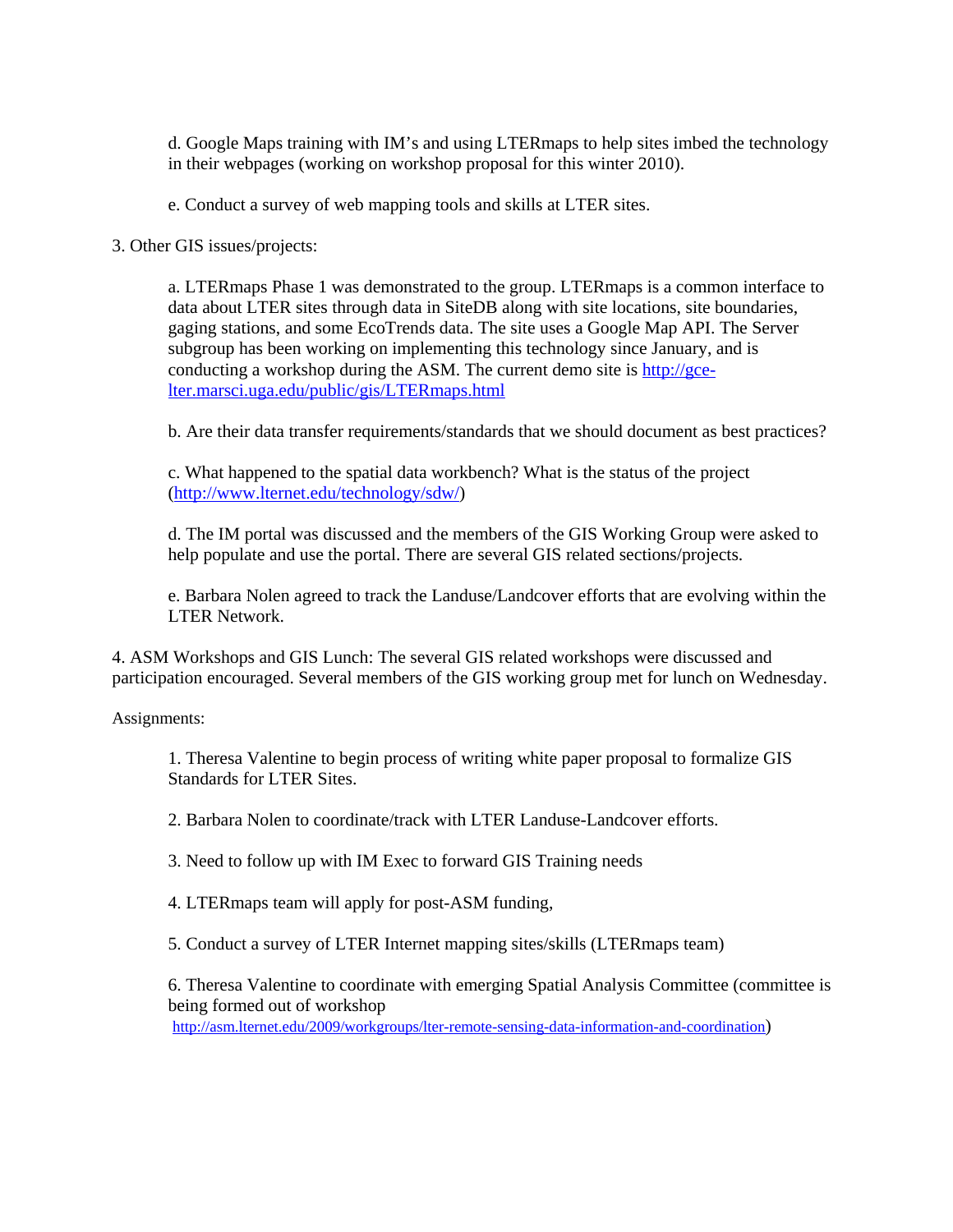#### **Controlled Vocabulary Working Group Report**

IMC Meeting 2009: Notes by John Porter 13-Sep-2009

- See IM website for WG documents. DataBits article summarizes the problem.
- Steps taken: assembled list of LTER EML keywords, cross linked to other lists (NBII, GCMD, Metacat searches), edited to preferred form (kept track of synonyms), removed specific places and taxonomic names (better handled by other types of lists).
- Selected keywords shared with GCMD and NBII or used at more than one LTER site. Reviewed by IMC (removals and additions), voting by Survey Monkey. Edited list according to vote. If vote was close, went with current status.
- Resulting list of 640 words. 148 synonyms. 201 NBII keywords. 21 GCMD keywords. See website for list.
- Next steps. Is additional editing required? Who decides if it is an official LTER list? What procedures for subsequent editing? Who should manage list database (term, scope, definition, synonyms)? Analogous to unit dictionary.
- Tools. Auto-complete search tool (done). Auto-complete keywording tool (web page demo). Backend database for auto-completion resides at LNO. Dynamic pick list. But not enforced.
- Update document keywords tool. Advanced search tool.
- Hierarchies. Keywords are most useful when they can be tied to other keywords. Taxonomies, poly-taxonomies, thesauri.
- Term, broader term, narrower term, synonyms.
- Existing KNB browse hierarchy is rather limited. See LNO Metacat.
- Mapping of KNB categories to NCEAS sort list (higher categories).
- Assist in searches by offering an option to go up from keyword to broader concept and increase number of hits.
- Scope of problem is limited by relatively small number of keywords (640).
- Library community recommends providing context for words with different meanings (e.g. "head").
- What to do with other lists? Gazetteer for place names? Taxonomic list and tools?
- Original list was about 21,000 words.
- Tracking keyword searches in Metacat. Problem with misspelled words. Good mix of words.
- Mark Schildhauer has worked extensively with other keyword lists. Most are more narrowly focused. LTER list is quite broad. Important for different efforts to keep in touch. Corinna could report on SONET activities. NASA is developing SUITE (upper level). Margaret could report on SemTools project, which will make Morpho a more competent data management system. Hierarchy = clear subsumption hierarchy. Other relationships better described with OWL.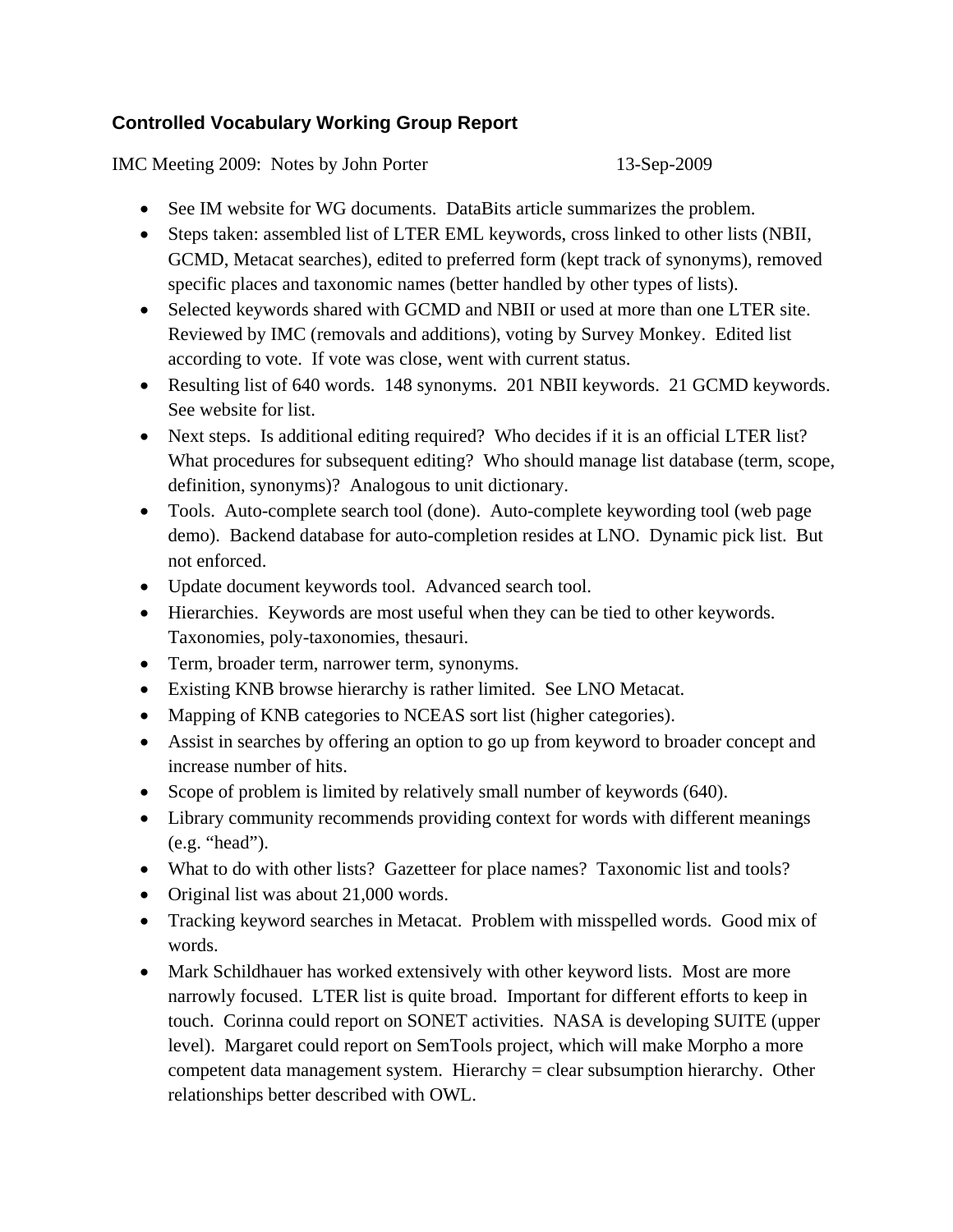- Tools to assist with legacy EML. Auto-completion tool will handle new EML documents. Tool for existing EML could provide a useful first cut. More sophisticated tools could provide suggestions based on document content. Semantic annotation. Hook to parents, children, and related terms might be useful.
- Educating PIs on using the list will be important.
- Are there datasets not discoverable with current keyword list? Identify "naked" datasets with no LTER keywords or synonyms. Some keywords will be site specific.
- This list is not exclusive. An EML file may contains others as well. E.g. use <keywordList> to identify LTER keywords. Current name-spacing could be relaxed beyond "theme" and "place" to provide more flexibility. Tools could target specific keyword lists.
- EcoTrends preceded this effort but would like to take advantage of it. Sometimes title does not match dataset, keywords could help. Synonym ring could help.
- Multi-word keywords (e.g. primary production) are more difficult to reconcile with titles.
- Subtle problems: Primary production is a rate, primary productivity is a thing. Does "bug" mean "true bug" or "insect"?
- How are tools and technologies tied to organizational routines? E.g. how to get PIs to use the list? How will users be trained to think in categories? Search engine will assign higher level categories (not scientist). Auto-completion tools will help enforce standard spelling.
- Pursue poly-taxonomies based on Barbara's list. Probably no more than 4 levels. AND has 3-level hierarchy. Should hierarchical structure be displayed? Use expandable list (not a single long list).
- Develop synonym list.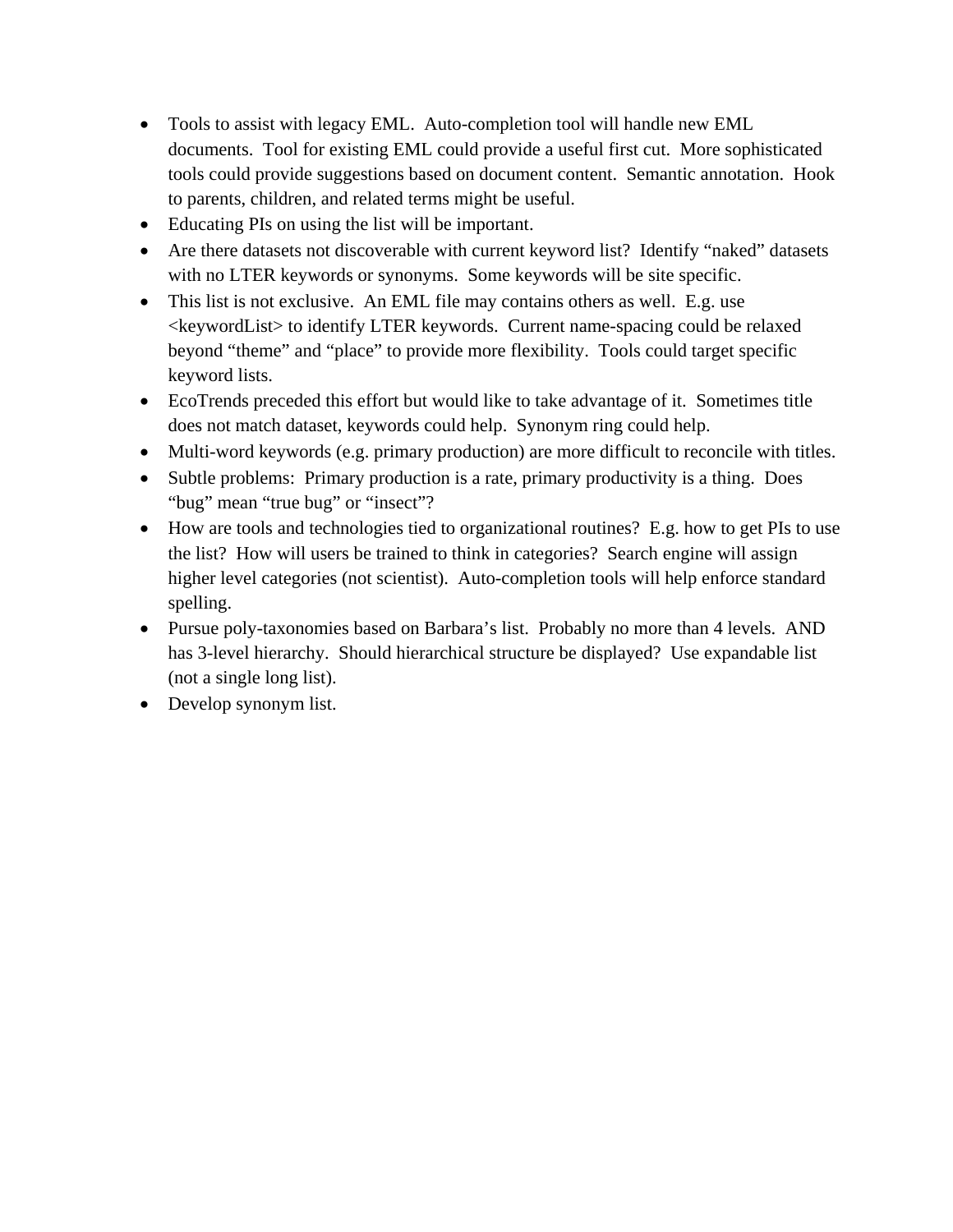#### **Unit Working Group Report**

#### **2009 LTER Information Management Meeting**

The LTER IMC Unit Working Group is an endeavor that began in 2004. It has developed into a Unit Initiative with three major thrusts: a Unit Dictionary, a Unit Registry, and a Unit Best Practices guide. Work with units across the LTER sites began with a cross-site project that acknowledged and discussed the heterogeneity of units used with biological datasets. This effort culminated in 2005 with a demonstration of a web interface that provided access to and made visible a community designed unit dictionary. Subsequent work by a Unit Task Force focused on developing a deeper understanding of and broader experience with the heterogeneity of custom units as defined by EML. These efforts demonstrated the need to review and document community interpretations of how to initiate sense-making activities relating to site-level differences in the use of units.

The Unit working group session at the 2009 IM meeting was led by Lynn Yarmey (CCE/PAL) and Mason Kortz (CCE/PAL). In attendance were:

Hap Garritt (PIE) Dan Bahauddin (CDR) Suzanne Remillard (AND) Florence Millerand (CCE/PAL) Karen Baker (CCE/PAL) Dave Balsiger (NTL) John Campbell (HBR) Helena Karasti (FinLTSER) James Conners (CCE/PAL) Ben Leinfelder (NCEAS)

The session began with a report on the progress of the IMC Unit Working Group over the past year. Two major efforts were defined as part of a LTER Unit Initiative: the Unit Dictionary project, comprising the set of units in use by the network and the best practices that cover them; and the Unit Registry, the application used to access and manage these units.

Lynn Yarmey presented the current version of an LTER Unit Dictionary Best Practices developed by the group over the last year. Prior to IMC members, she sent out and posted online the current version of the Best Practices. Discussion took place for each practice and alterations suggested by the group were recorded. This was followed by a more general discussion on the authority of the best practices. It was agreed that units should not have to meet all of the best practice standards to be entered into the Unit Dictionary and Registry, but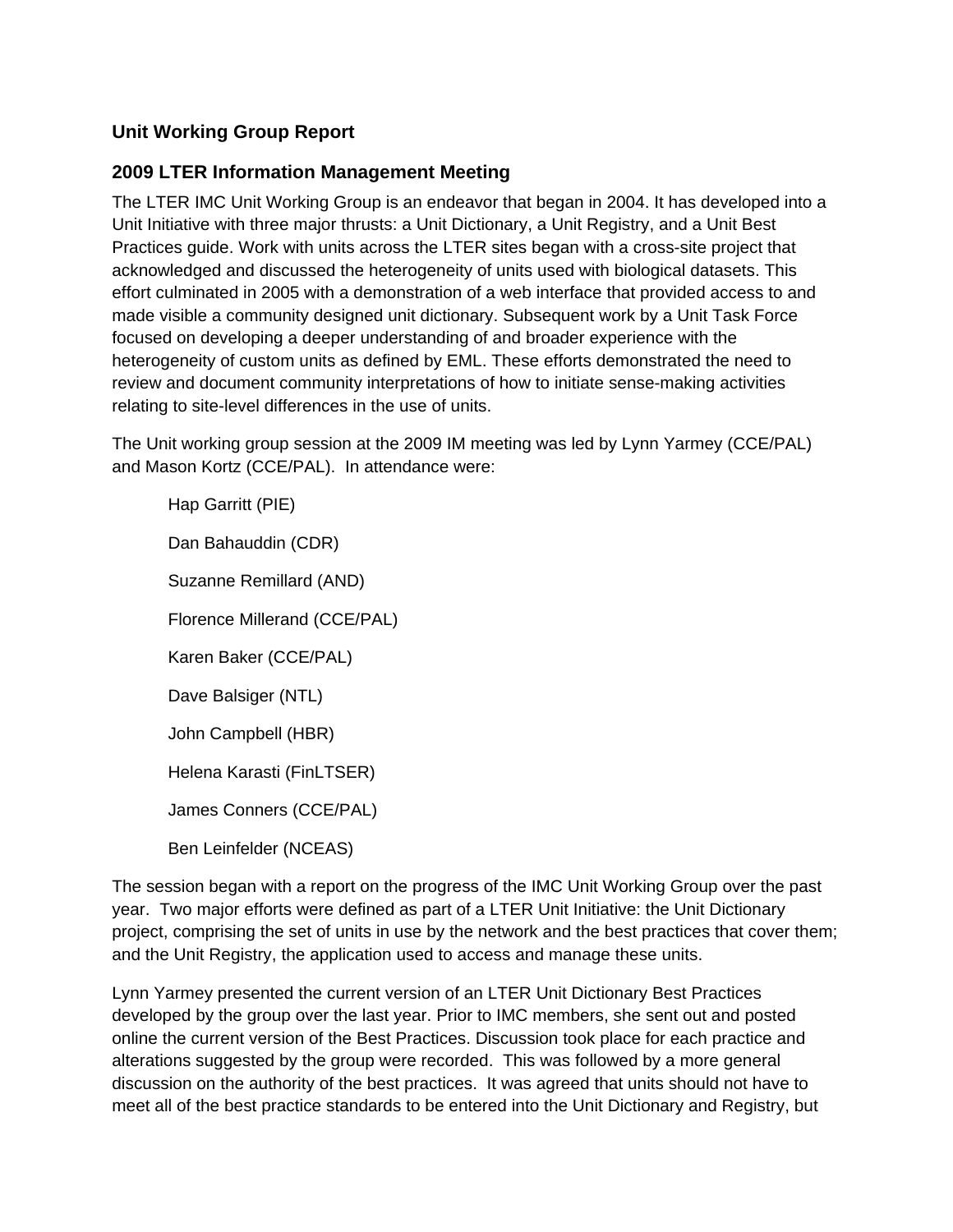ultimately a vetting process will be developed to further encourage and inform network standardization of unit practices.

Mason Kortz gave a demo of the Unit Registry prototype developed at the PAL/CCE site. The Unit Registry will provide services and interfaces for querying and managing the Unit Dictionary. The demo showed the ability to retrieve units, quantities, and scopes from the database via a web service interface. These elements were combined to create a demonstration EML unit validation service. Discussion was held after the demo to answer questions about the current service and gather suggestions for new features and possible site- and network-level use cases for the software.

The working group closed with a request for volunteers for both Unit Working Group efforts. Volunteers interested in focusing on content will help review current units in the Unit Dictionary for compliance with the best practices. They will also revise the best practices document, adding any necessary clarification. Volunteers interested in development aspects of the Unit Registry will work on implementing use of the dictionary and registry in site applications, providing feedback and bug fixes. Additional volunteers who did not attend the working group signed up during the IMC meeting. The volunteer lists are:

#### **Content Volunteers:**

Hap Garritt (PIE)

Dan Bahauddin (CDR)

Suzanne Remillard (AND)

Dave Balsiger (NTL)

Margaret O'Brien (SBC)

Nicole Kaplan (SGS)

#### **Development Volunteers:**

Ben Leinfelder (NCEAS)

Sven Bohm (KBS)

Kyle Kwaiser (UMBS)

Ken Ramsey (JRN)

Adam Skibbe (KNZ)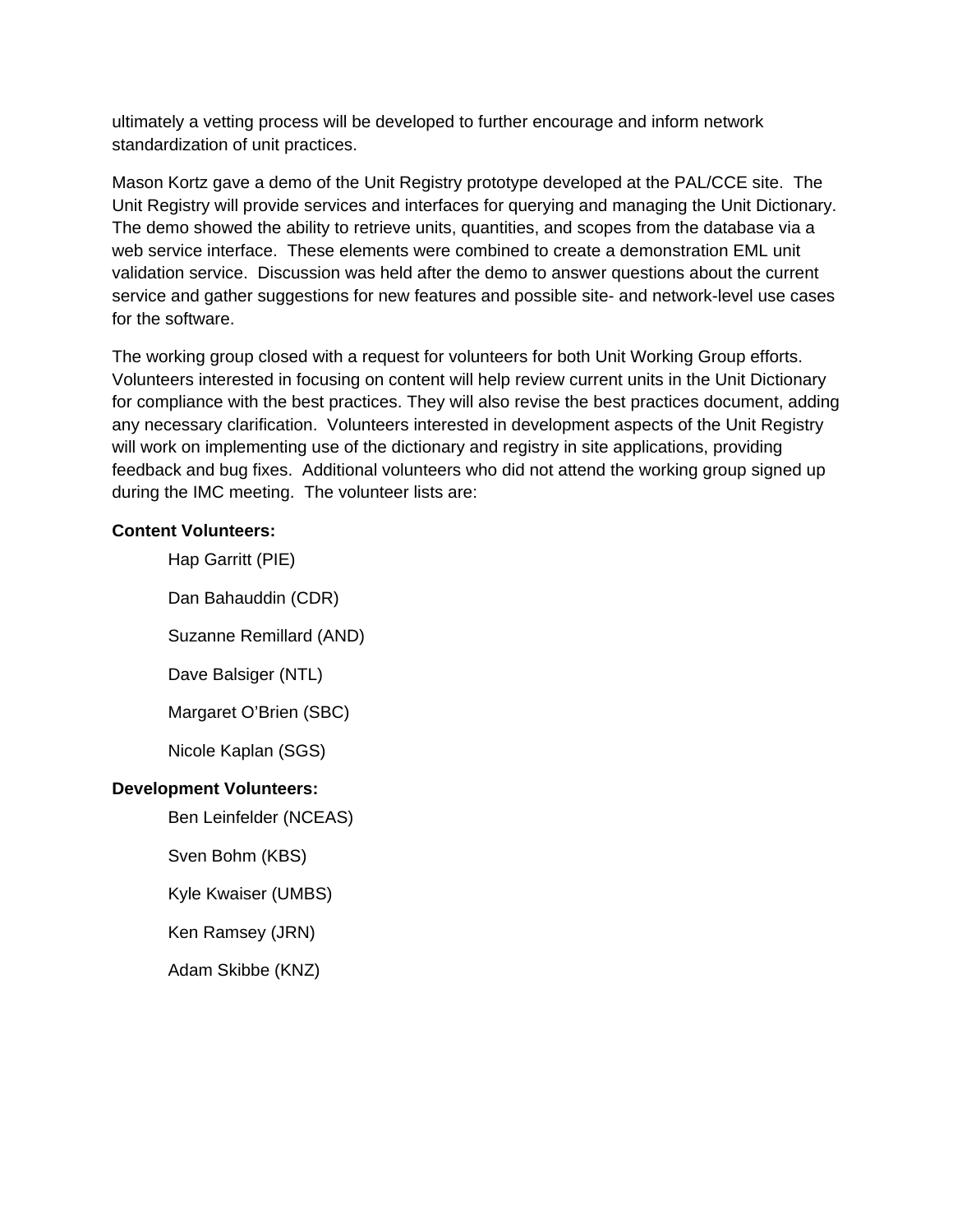#### **EML Metrics Working Group report**

Proposed Work Group: Metrics and reports for EML data package quality September 17, 2009 (ASM, Estes Park)

**Attendees:** Margaret O'Brien (SBC), Emery Boose (HFR), Dan Bahauddin (CDR), James Brunt, (LNO), Mark Servilla (LNO), Duane Costa (LNO), Mark Shildhauer (NCEAS), Ben Leinfelder (NCEAS), Matt Jones (NCEAS), Jing Tao (NCEAS)

The primary quality standard for EML documents is XML schema compliance and the EML parser. Schema compliance is usually enforced by the editor used to create the document or checked by the EML parser, which also checks that rules for EML ids and references have been met. Experience using EML metadata contributed to the LTER NIS to automatically read and make use of data entities indicates that a significant fraction do not have metadata of sufficient quality for this use. The primary contribution from LTER sites to the NIS is data sets, which are intended to be used in cross-site synthesis projects. Clearly, any automated use of EML in the NIS will require a higher level of metadata and data quality.

The EML data manager library was created to read and parse EML metadata documents, then to download the data entities and store them as tables a relational database. It can also query those tables using SQL-like constructs. For a table to be ingested, its metadata must be accurate (not simply valid EML) and its format must be clean, consistent and match the metadata precisely. So the data manager library can be used to create the next level of quality control checks for EML datasets and their tables.

The goals for this group are to:

1. Establish a set of secondary metrics for LTER EML data package quality,

2. Recommend content for a report on data package quality (metadata and data) to be produced by the EML data manager library, and

3. Consider implementation strategies. These might include a quality report as another choice on the EML parser HTML page, or a shell script similar to that included with the EML parser.

#### Initially, the quality reports can be used to

1. Inform the dataset contributor about the content of the data package, and indicate whether data are of sufficient quality to be machine-readable. XML repositories have no quality standards beyond basic XML schema and (in the case of Metacat) EML compliance, so a data package that fails these secondary quality metrics can still be uploaded or harvested. However, a dataset contributor should be aware that the usefulness of the dataset will be limited.

2. In the LTER context, collating reports can produce a list of failure modes for LTER metadata and data entities. Such a list could provide input for the design of specific tools for data providers, or help identify gaps in an LTER Site's IM system. A Site requesting supplemental funding for its IMS could use the reports as part of the proposal justification. Additional details about the dataset may be reported at some later date, e.g., basic stats, ranges, frequency distributions, and also may be compared to metadata values. A preliminary figure showing some possible failure modes is attached.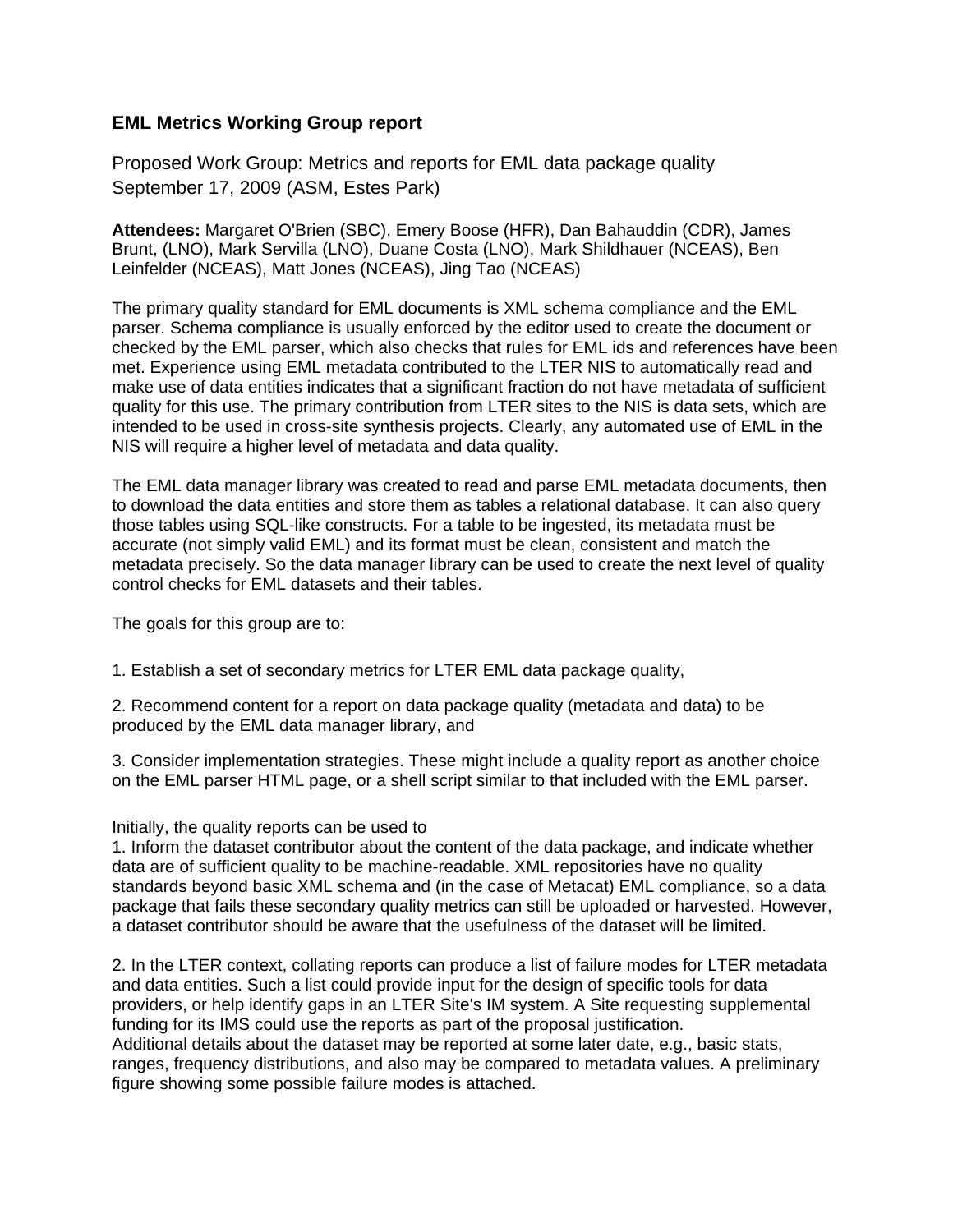Figure 1. Possible failure modes and reports on data quality or content for an EML data package being read by the data manager library. The boxes labeled "why not?" might indicate places where a site's IM system could be insufficient to produce NIS-ready EML.

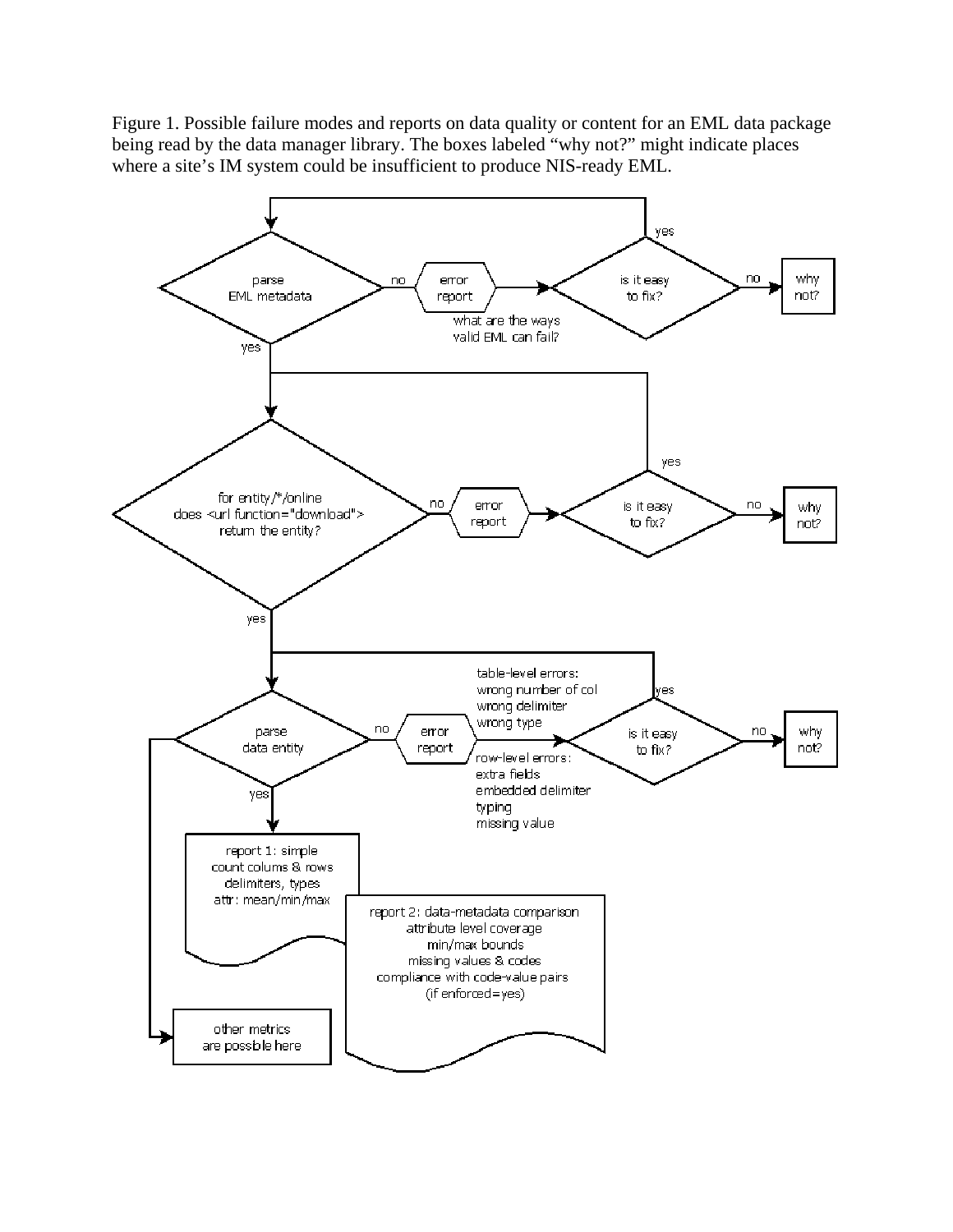

### CI Implementation Working Group-**ASM 2009**

**Wade Sheldon NISAC Co-Chair**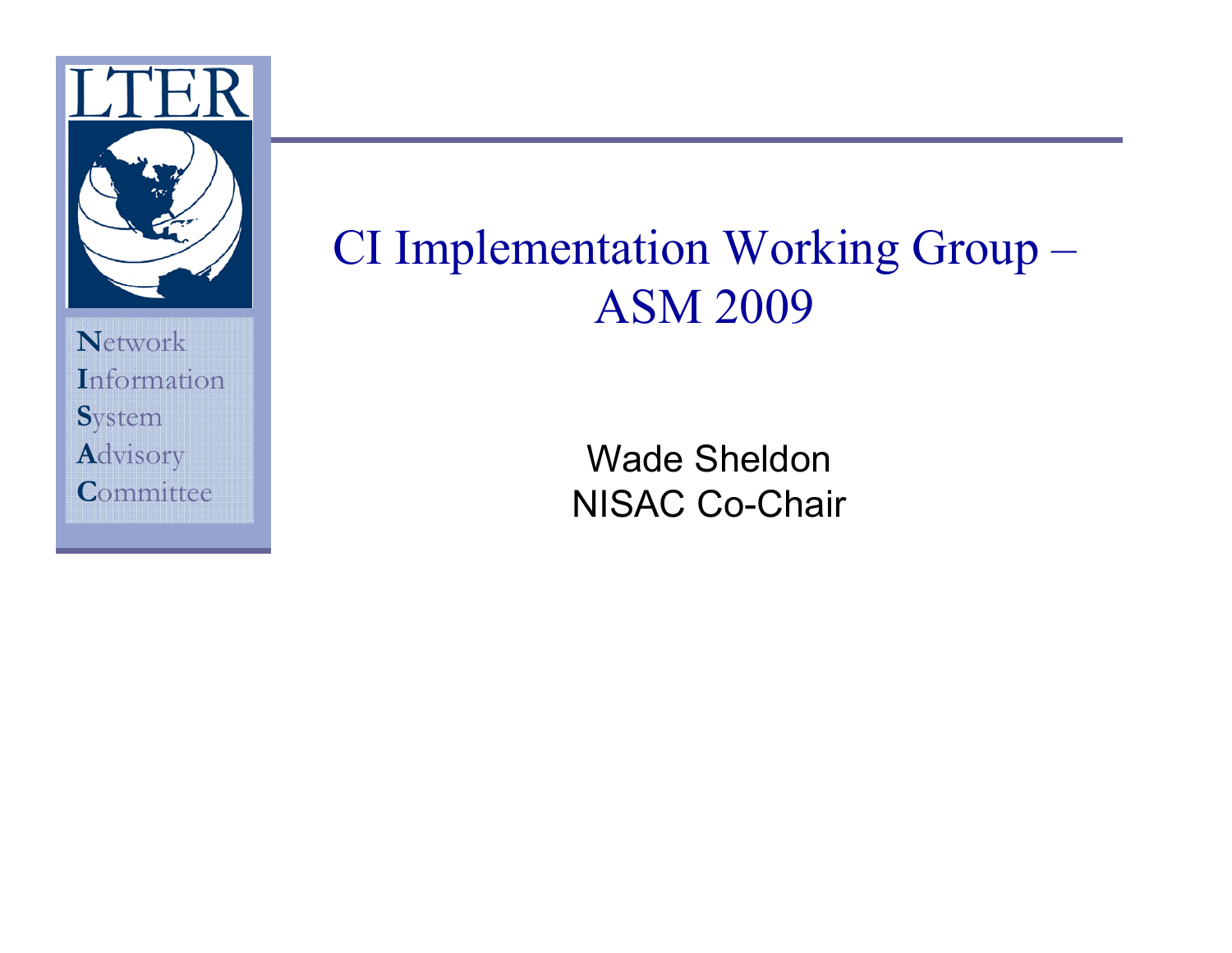

### **CIIP Process Overview**

- NISAC tasked by LTER EB to draft a specific plan to begin implementing CI components of Decadal Plan (aka CI Strategic Plan)
- Plan needs to include:
	- Tasks (what and who)
	- Priorities (when)
	- **Funding Source (how)**  $\mathcal{C}$
- IMC briefing presented via VTC (Jul 2008) on IM web site a a
- NISAC finalizing draft based on Spring 2009 meeting **The State**
- Availability of ARRA funding stepping up the time scale
- Good time to pursue low-hanging fruit, make some quick gains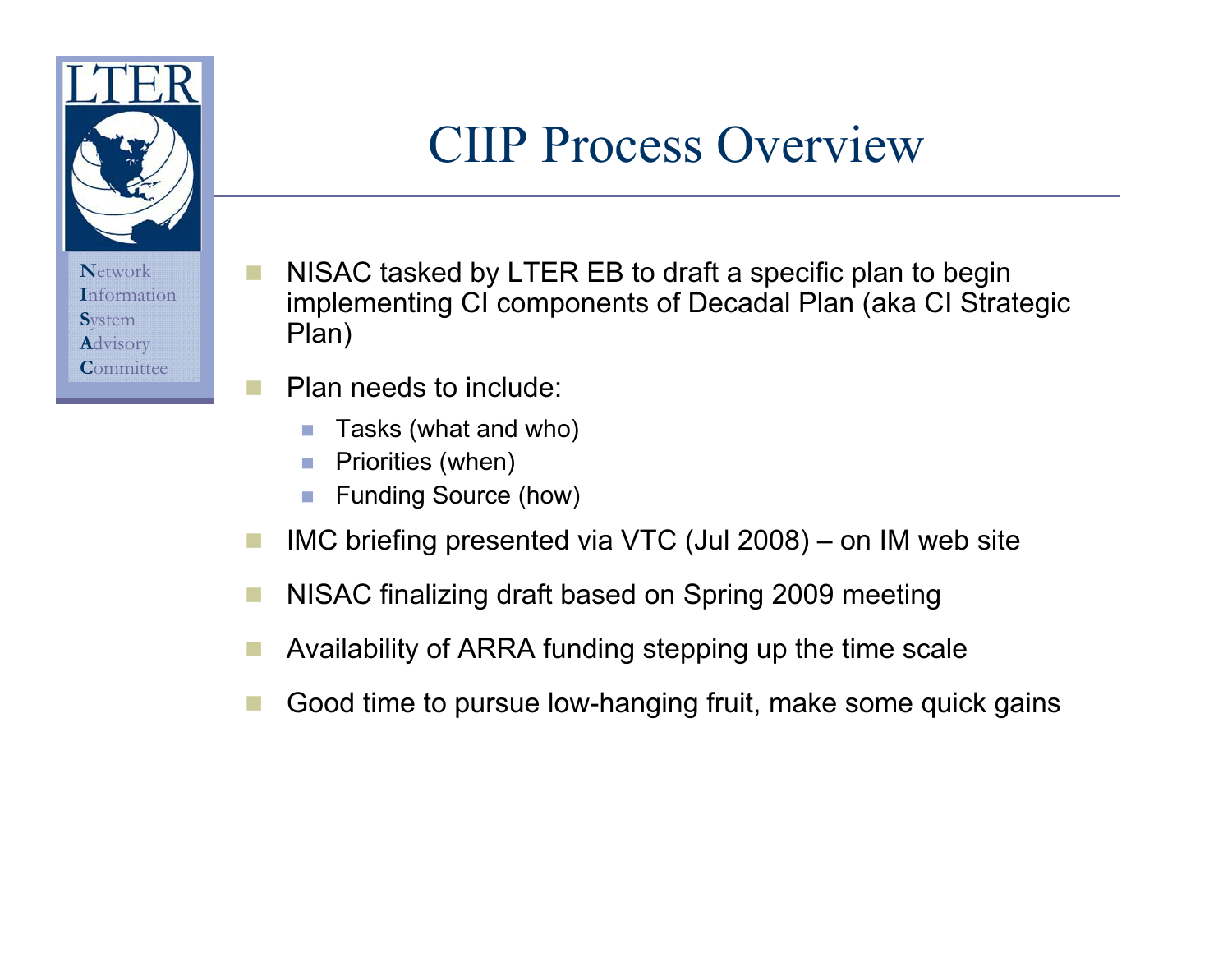

- Initiative 1: Build community-based services and a service-oriented architecture (SOA)
	- Near-term tasks  $\overline{\phantom{a}}$ 
		- Develop web service interfaces for network databases
		- Migrate and ClimDB/HydroDB to LNO, update web services, ensure CUAHSI interoperability
		- Identify and prototype an auditing/notification service for network resources
	- Mid-term tasks m.
		- Identify and deploy federated authentication/ Single Sign On (SSO) and security a. technology
		- Evaluate and select schemas for web service data exchange (beginning with EML) **College**
		- Prototype web service wrappers for site systems
		- Identify and prototype middleware for connecting applications with distributed data
		- Identify and prototype a network resource discovery/ management service
	- Long-term tasks  $\mathcal{C}^{\mathcal{A}}$ 
		- Identify and prototype integrated applications based on web services
		- Develop and deploy Point-of-Presence nodes at the sites (standard computer configurations and software stacks)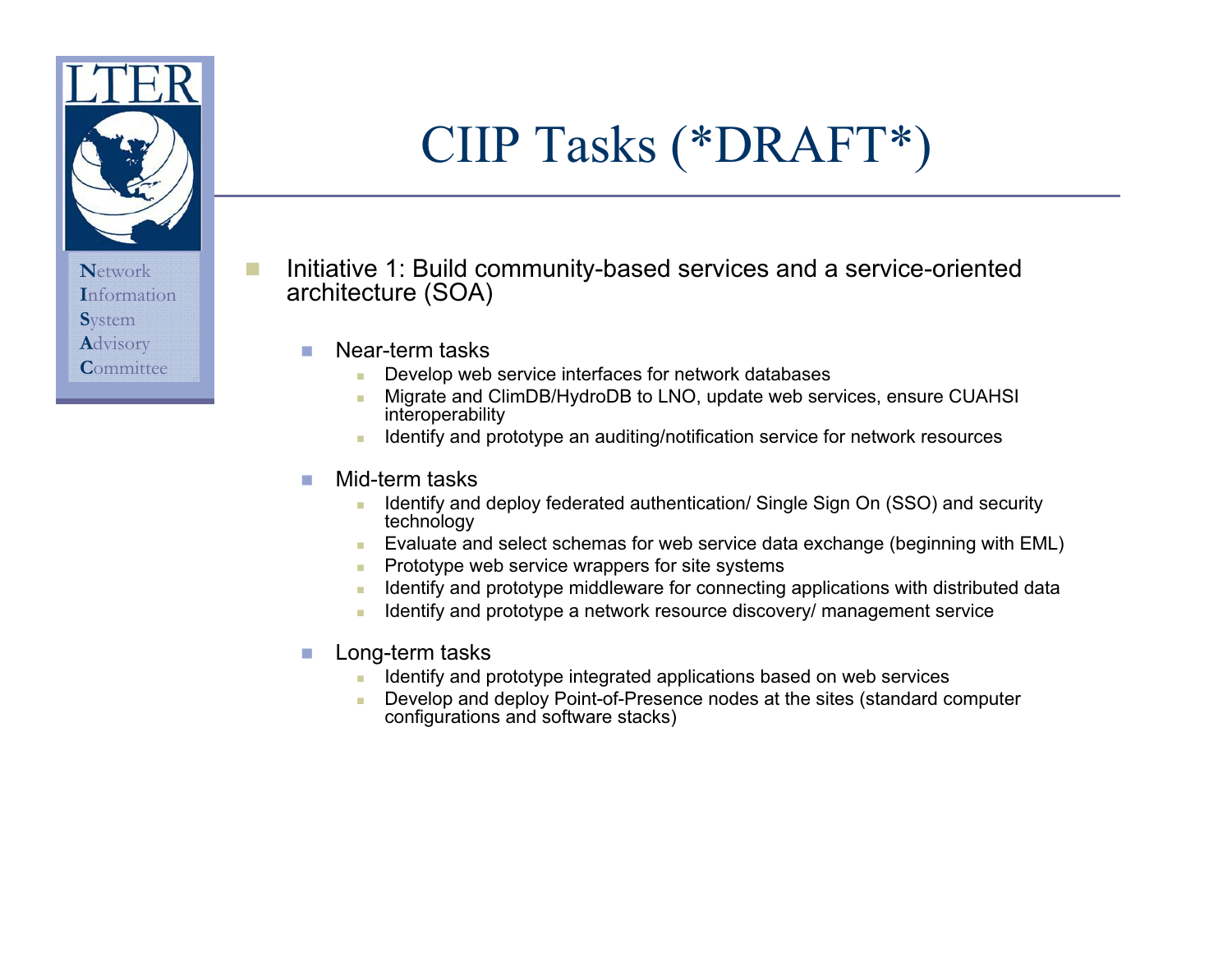

## CIIP Tasks (\*DRAFT\*)

- Initiative 2: Build CI capacity to increase data acquisition, management, and curation at the site level
	- Near-term tasks  $\overline{\phantom{a}}$ 
		- Improve standardization and quality of LTER EML documents ٠
		- Complete and adopt controlled vocabulary for keywords and EML unit dictionary a.
		- Standardize automated direct access to site data
		- Identify and evaluate sensor network management approaches being developed by sites and EONs (put together document of recommendations)

#### Mid-term tasks m.

- Develop standardized attributes (names, scale, units) for common dataset parameters a. (as in climate standard)
- Evaluate, develop automated QC procedures for high volume data
- Define standards for QA/QC and missing value annotation in site data
- Identify or develop common data models, data warehousing approaches and best practices for site data
- Long-term tasks  $\mathcal{C}$ 
	- Evaluate technology for automated metadata and data capture in the field (e.g. technology for replacing paper forms with PDA/GPS)
	- Identify common high-impact data sets that all sites should provide to support network research agenda (land use, PDI, PET, NPP, chemistry, LIDAR, demographic and socioeconomic data, GIS and remote sensing)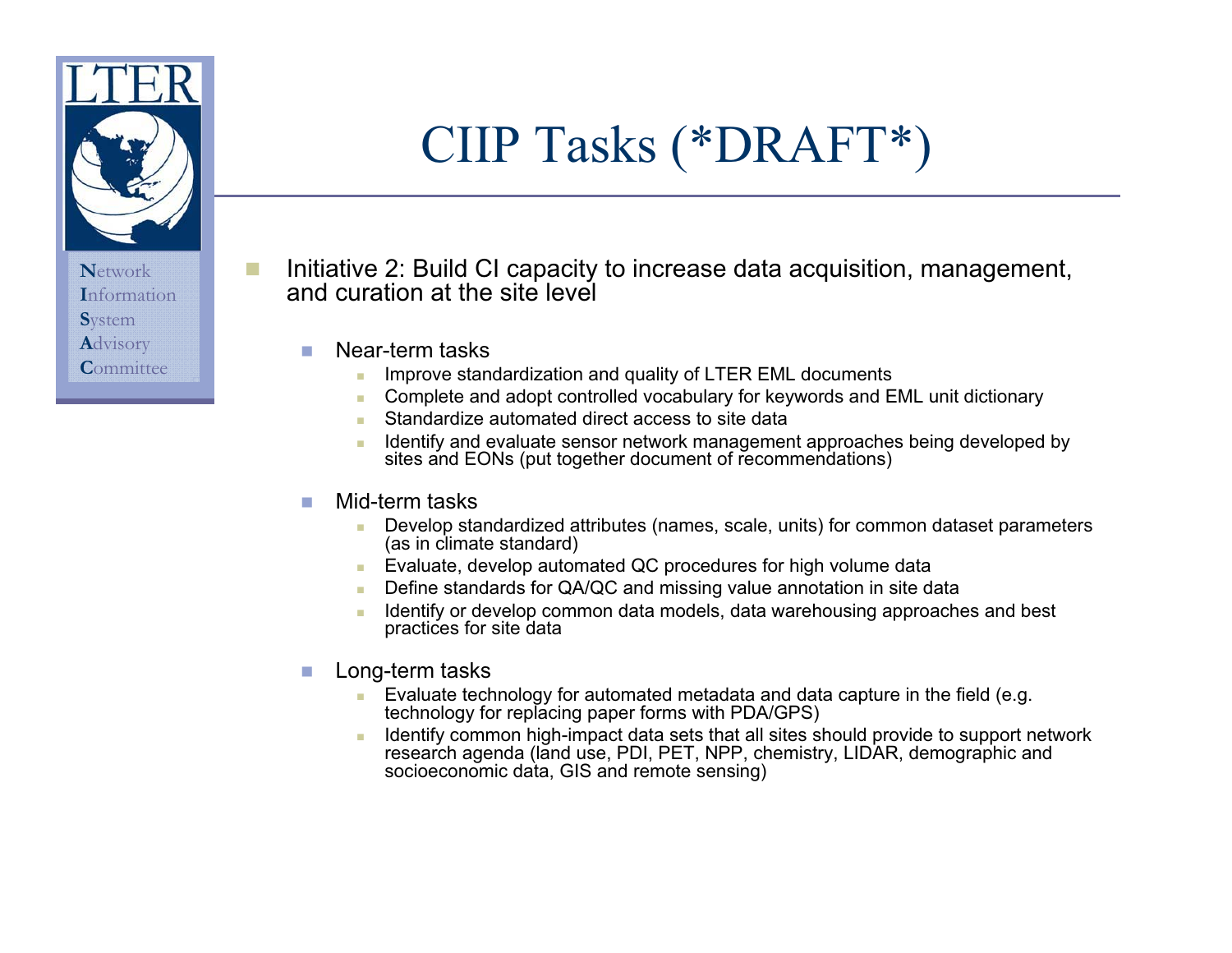

- Initiative 3: Build CI capacity to increase data discovery, access, and integration
	- Near-term tasks  $\overline{\phantom{a}}$ 
		- Implement and deploy "full" PASTA architecture for "key" LTER data
		- Leverage other data networks (such as CUAHSI, GEON) to support integration with ×. LTER data
	- Mid-term tasks m.
		- Identify and prototype observational data model for standardizing LTER data
		- Identify and prototype persistent identification system for accessing LTER data and  $\mathcal{L}_{\mathcal{A}}$ metadata (e.g., DÓI or LSID)
		- Evaluate use of attribute-based and other data descriptive specific ontologies m.
	- Long-term tasks  $\mathcal{C}$ 
		- Prototype EML-based framework for exploring "Dataspace" type data discovery and m. integration
		- Design and prototype automated systems for QA annotation and classification of m. LTER data
		- Evaluate warehousing approaches vs. distributed queries (different approaches may be needed for different classes of data)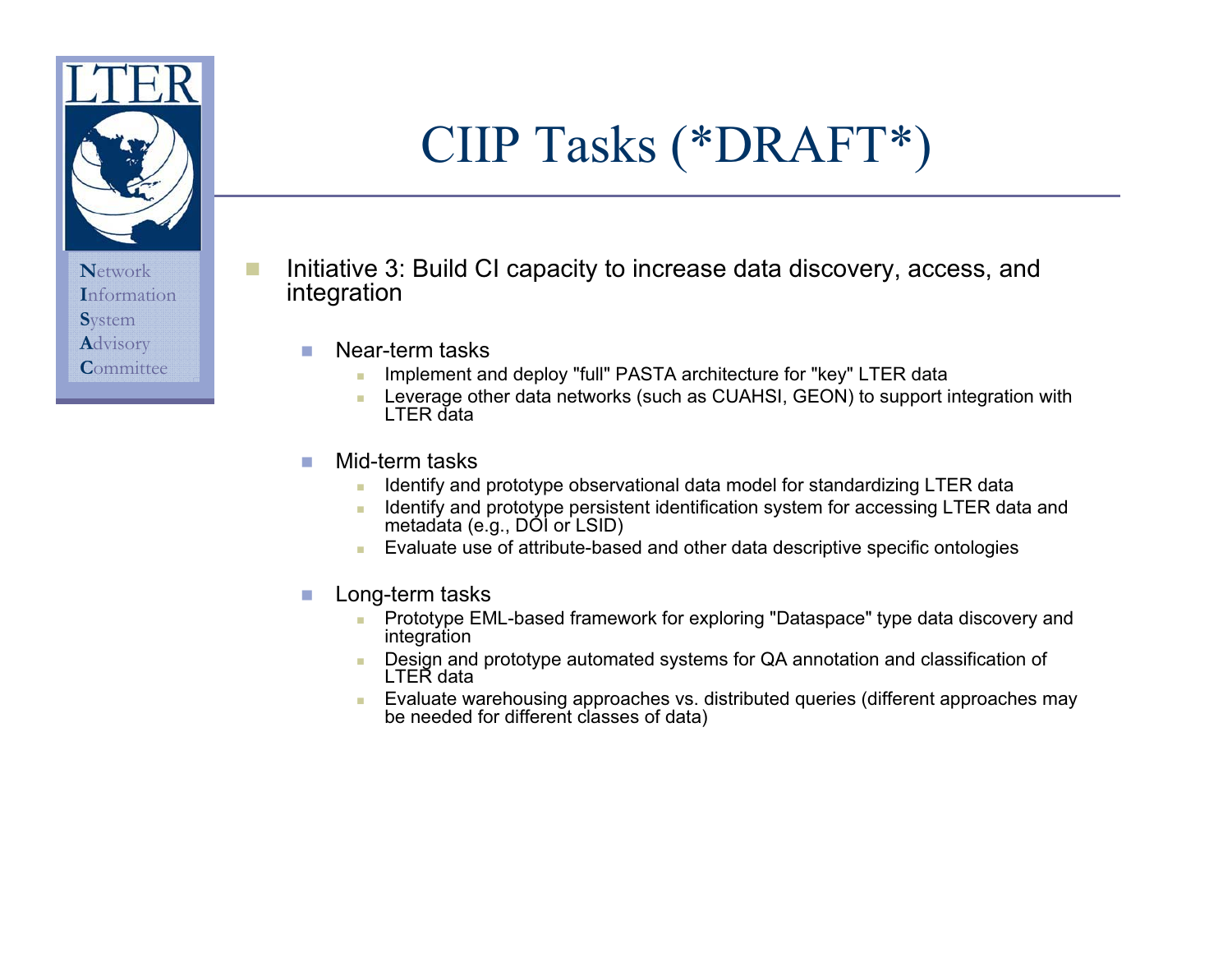

- Initiative 4: Build CI capacity to increase modeling and analysis activities
	- Near-term tasks  $\overline{\phantom{a}}$ 
		- (none identified) m.
	- Mid-term tasks  $\mathcal{C}^{\mathcal{A}}$ 
		- (none identified) m.
	- Long-term tasks T.
		- Develop standard for documentation of models and model inputs and outputs m.
		- Explore existing systems for documenting and storing models to support re-use m. (model description, analyses, suitability)
		- Develop (or leverage) shared repository for model code and test-bed datasets m.
		- Evaluate Grid services to support distributed models and collaborative model development
		- **Establish CI requirements to support a potential modeling and analysis center (e.g.** decide among distributed versus centralized approaches)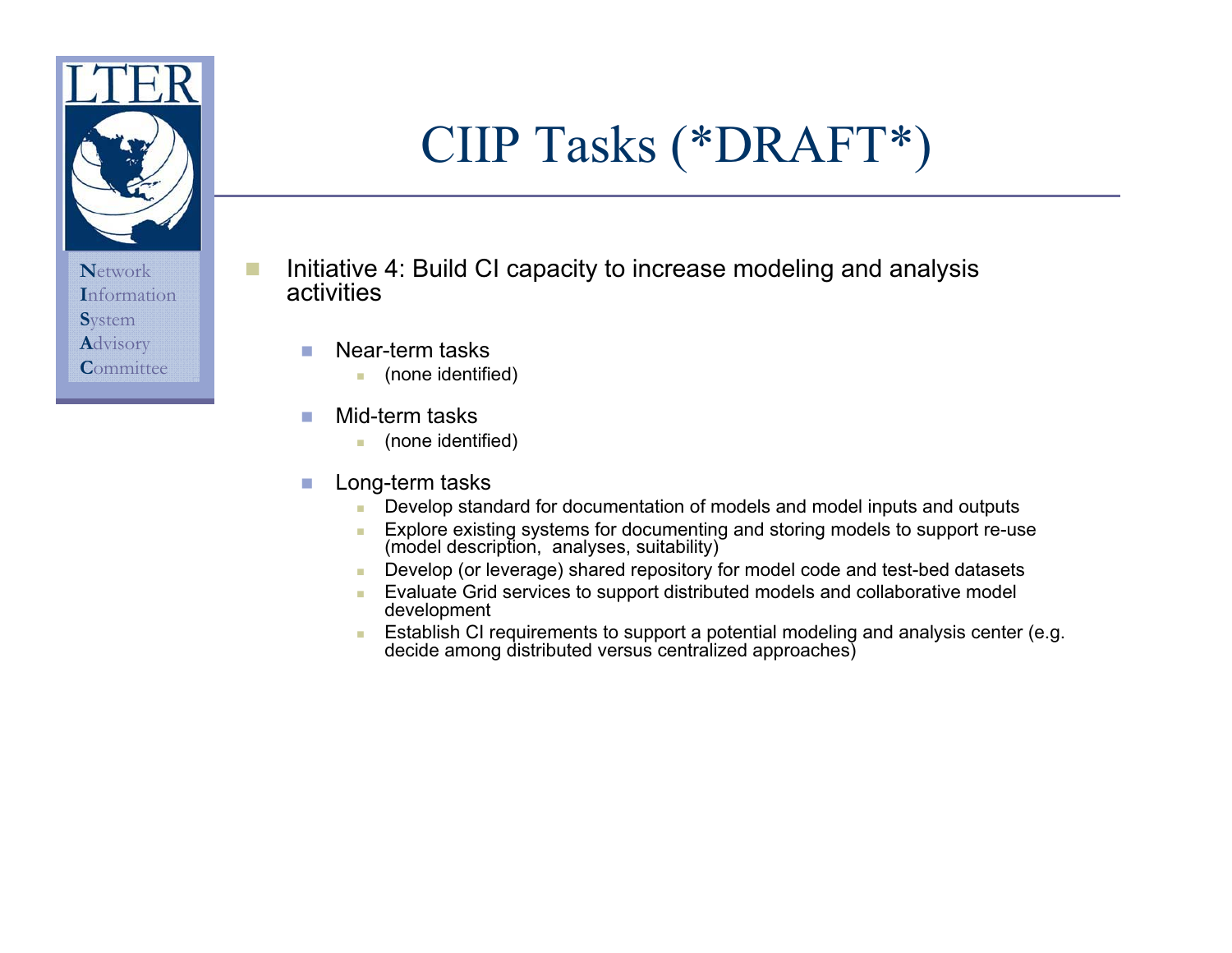

П

- Initiative 5: Build capacity to increase collaboration
	- Near-term tasks T.
		- Survey technologies used by recent working groups (Gragson, Collins) to evaluate a. functionality and effectiveness
		- Deploy collaborative environment for IM, science and education working groups m.
		- Deploy collaborative software development infrastructure (forums, code versioning m. system)
	- Mid-term tasks m.
		- Explore strategies for increasing bandwidth available at field sites (Last Mile a. Connectivity)
	- Long-term tasks  $\mathcal{C}^{\mathcal{A}}$ 
		- (none identified) **College**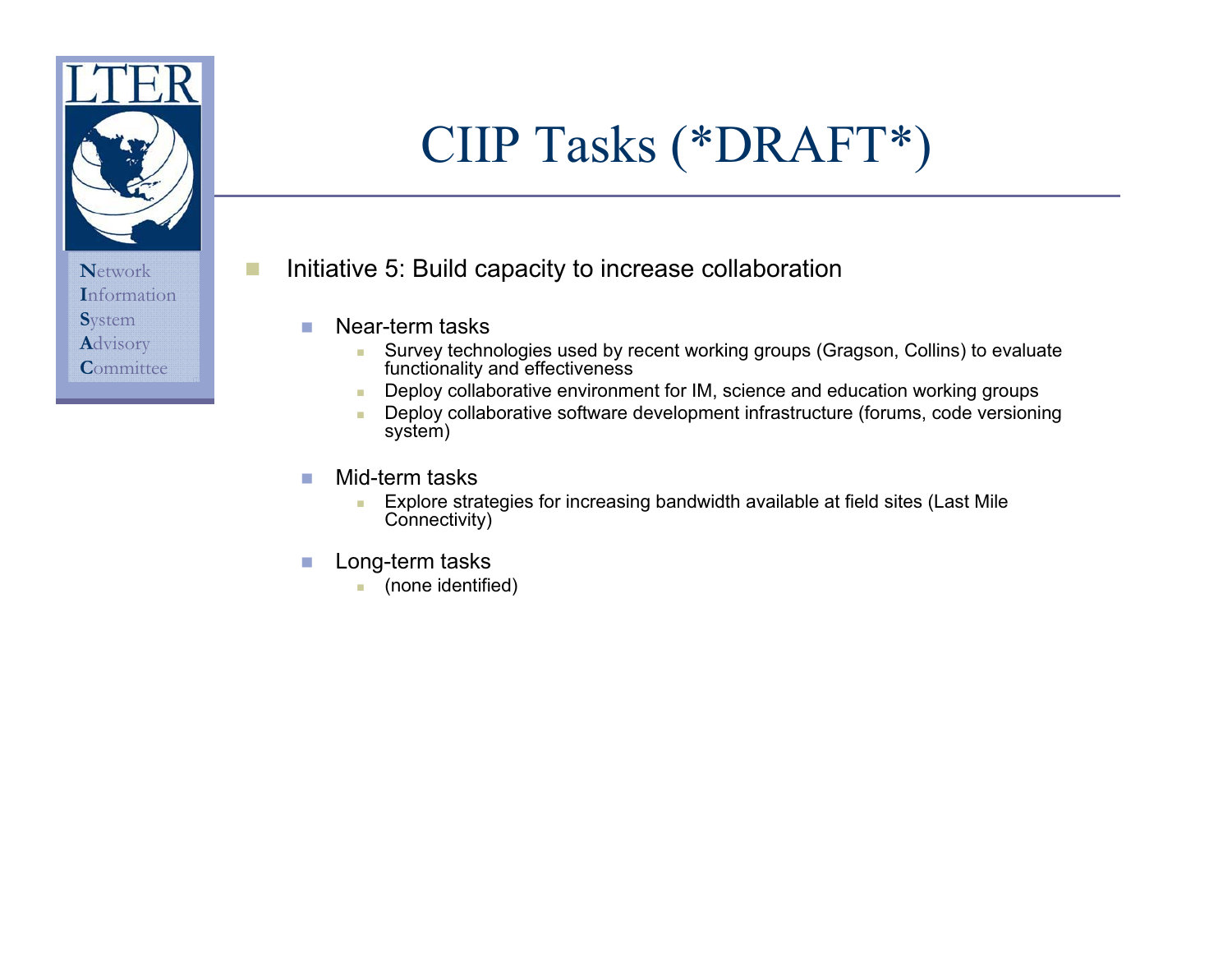

- Initiative 6: Integrate cyber-infrastructure into social-ecological research, П education, and training
	- Near-term tasks  $\mathcal{C}$ 
		- Develop and conduct workforce education and training for scientists and IMs m.
	- Mid-term tasks T.
		- (none identified) m.
	- Long-term tasks  $\mathcal{C}$ 
		- Support technologies for providing remote education and training (web-casting, field-based experience) a.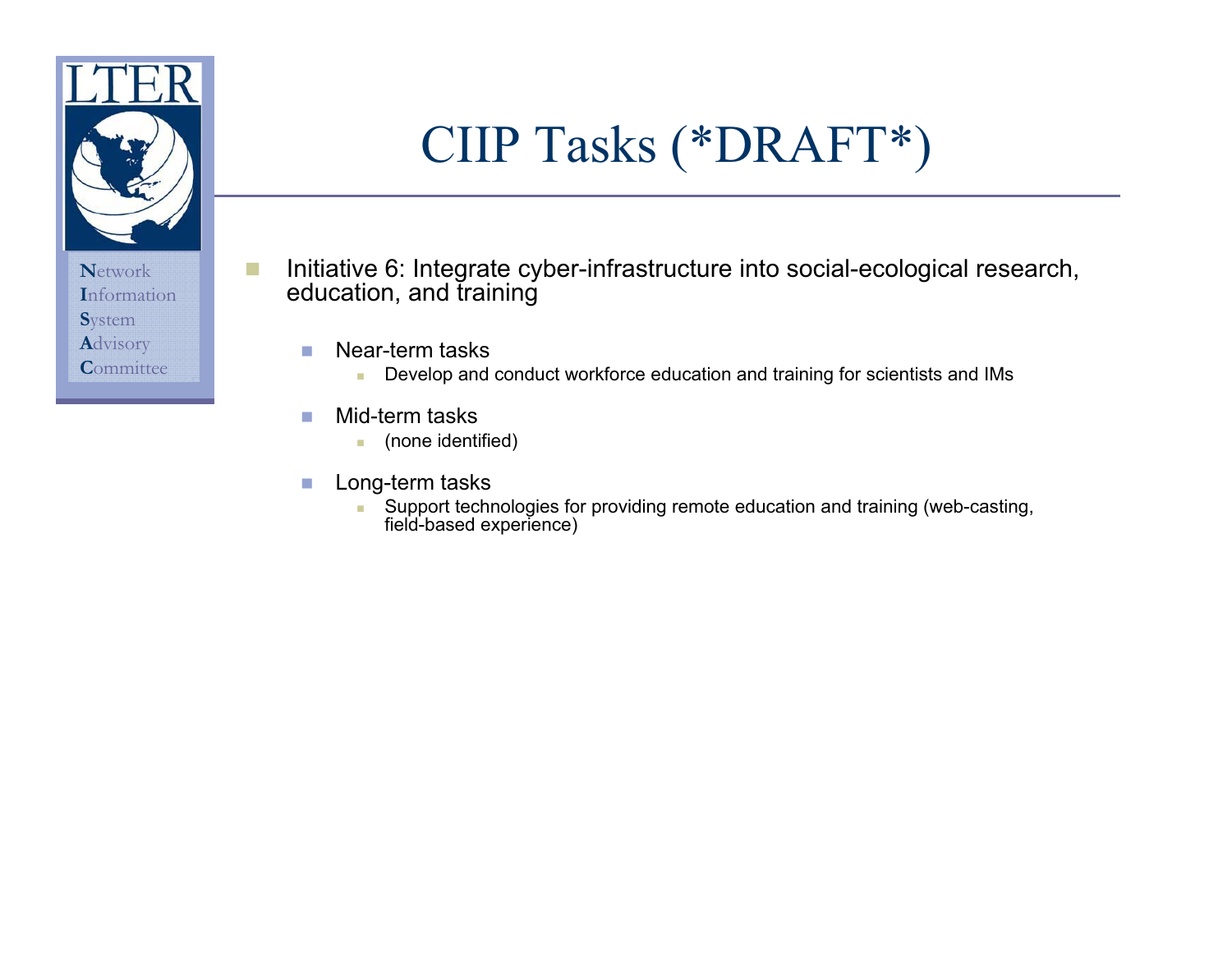

- Initiative 7: Collaboration and Integration with other Observatory П **Networks** 
	- Near-term tasks **COL** 
		- Support LTER IM and scientist participation in CI collaborations (workshops, a. standards-setting organizations, training) - establish responsibilities for reporting, staying in contact
		- Conduct broad EIM (Environmental Information Management) meetings that engage  $\mathbf{r}$ CI partner organizations
		- Develop proposals based on LTER CI partnerships E.
		- Collaborate with GSC to develop standard for linking "omic" data with environmental m. observations
	- Mid-term tasks **COL** 
		- (none identified)  $\overline{\phantom{a}}$
	- Long-term tasks **The State** 
		- (none identified) a.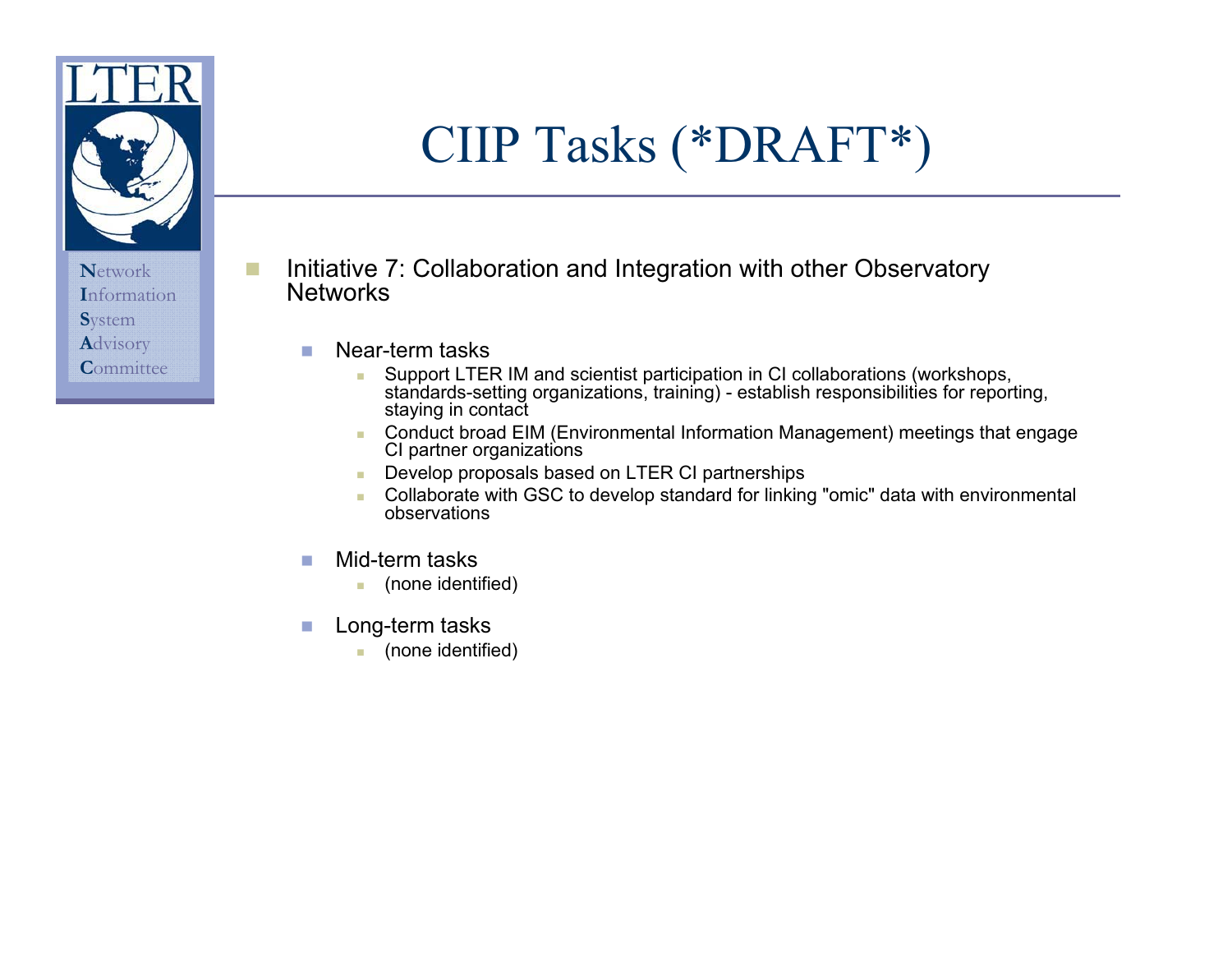

# **IMC2008 CI Working Group**

- LTER needs a CI "framework" to quide activities
	- Decadal Plan is a starting point (broad goals)
	- NISAC-lead CI implementation plan can provide specifics
	- Needs to be a living framework, revised based on experience, vision
- IMs need to stay informed about network CI initiatives need  $\mathcal{C}^{\mathcal{A}}$ more discipline on keeping up with activities (LTER, IMC web)
- CI initiatives need to include well defined interfaces and exchange standards to ensure broad use
	- IMs need to participate in defining use cases, design requirements
	- LNO NIS developers need specifics!
- Some sites limited in personnel and IT hardware need some targeted investments to bring in staff and hardware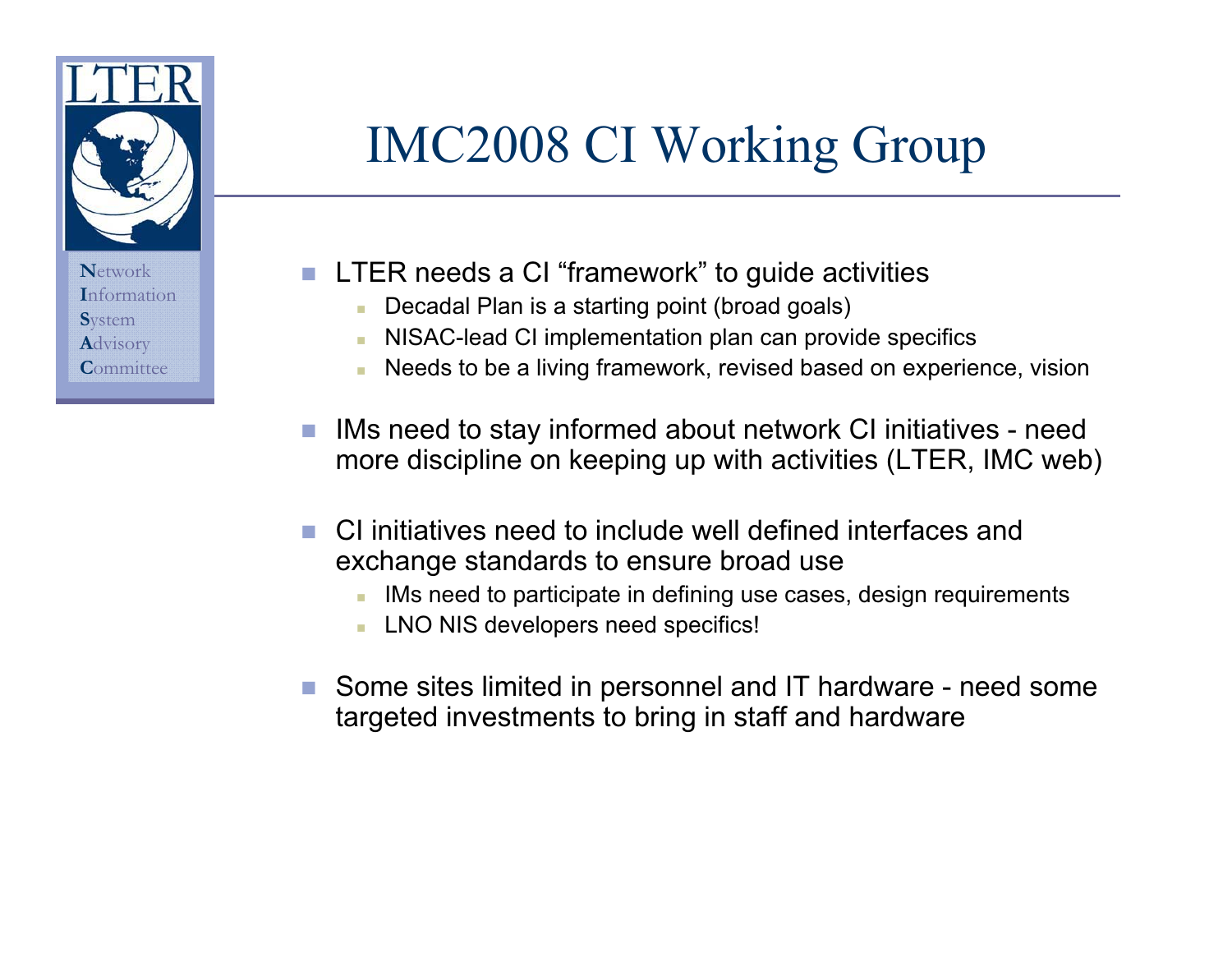

# **IMC2008 CI Working Group**

**IMC CI Priorities over the next year**  $\mathcal{C}^{\mathcal{A}}$ 

- Web services interfaces to LNO databases
	- Enable leveraging on site websites  $\overline{\phantom{a}}$
	- Synchronizing automatically between site and LNO (B2B)
	- Links between databases (personnel, sites)
	- Prototypes, early milestones, broad input critical T.
- Generalized quality control tools for streaming data m.
	- Need ways to organize and house high volume data a.
	- Need to emphasize shared solutions, models
	- Need tech transfer, training on IM-developed and commercial tools
- GIS infrastructure (Geoserver, storage, shared archive)
- Money was requested in LNO budget to support visits to  $\mathcal{C}_{\mathcal{A}}$ and from LNO
	- Initially omitted (flat funding)
	- Now back in budget, plus ARRA funding  $\mathcal{L}_{\mathcal{A}}$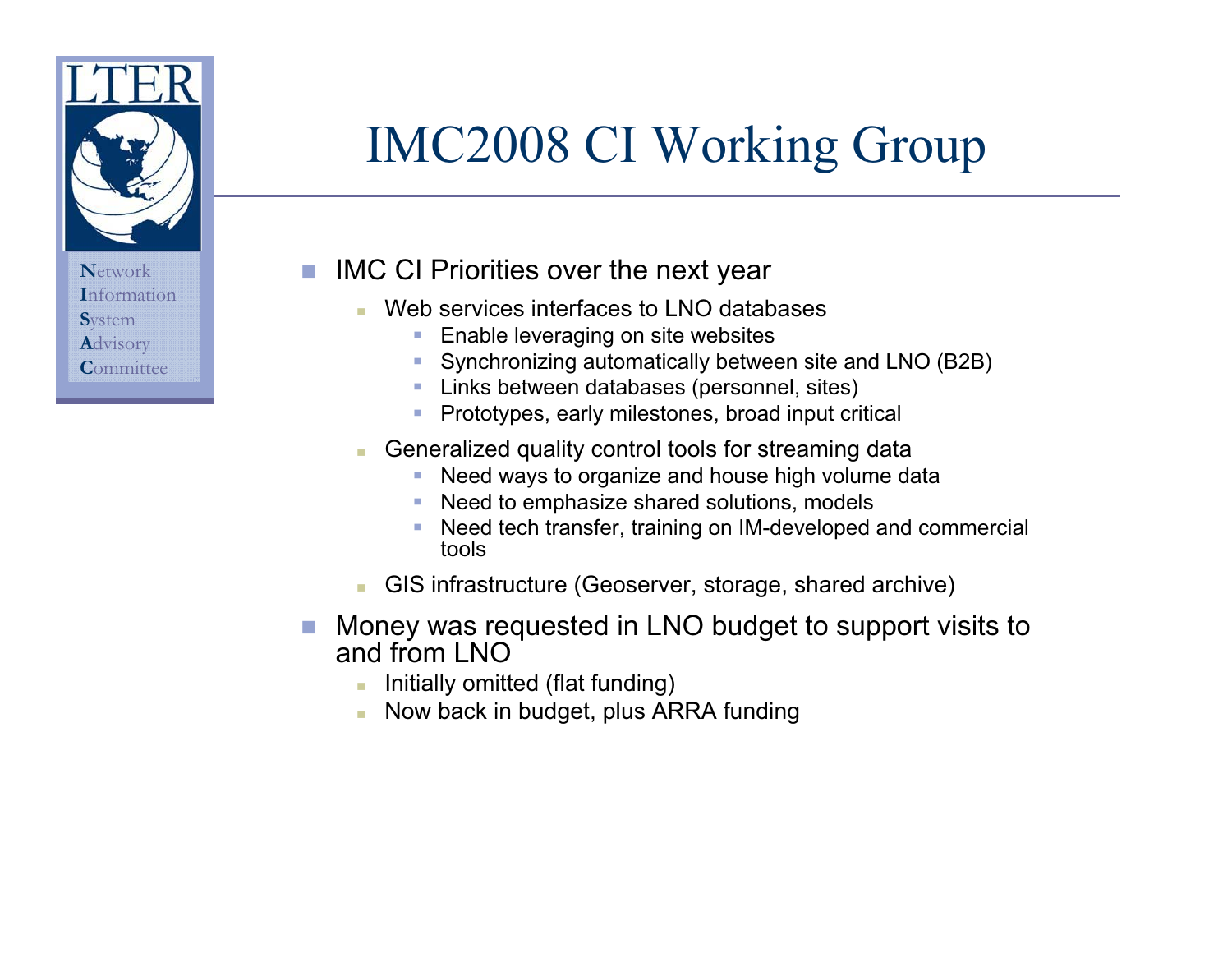

# **IMC2009 Working Group**

### Web Service Interfaces

- **Steps forward** T.
	- **In Identify specific functional requirements**
	- Adopt/develop exchange formats/schemas, methods, endpoint targets
	- Identify resource requirements, time-lines
	- Develop prototypes
	- Vet and promote implementation
- How to plan and coordinate
	- Collaborative working group model (ala ProjectDB)?
	- IM designates to work with LNO NIS, develop RFCs and prototypes, seek IMC input/review?
	- IMC provides LNO NIS with needed specs, serve as adopters, testers?
	- $\sqrt{272}$
- Brainstorming candidate use cases, needed  $\mathcal{L}^{\mathcal{L}}$ interfaces/APIs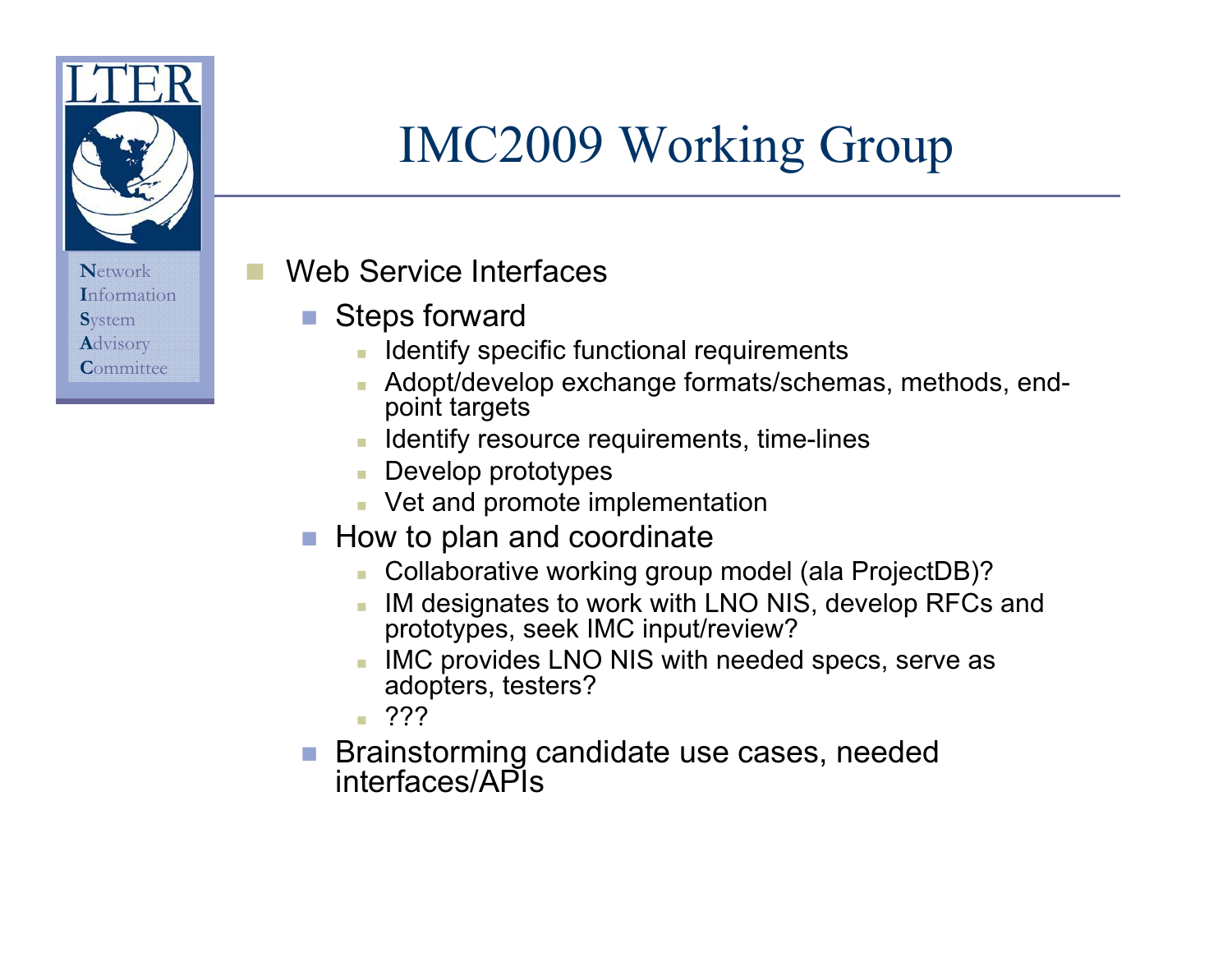

## **IMC2009 Goals**

Network **Information S**vstem Advisory Committee

### High Volume Data Management, Q/C

- Does this fit within ARRA funding, supplements?  $\mathcal{L}_{\mathcal{A}}$
- How to define specific needs?  $\mathcal{C}^{\mathcal{A}}$
- Candidate training topics?  $\mathcal{L}_{\mathcal{A}}$
- What coordination resources needed?
	- IMC web site forum, projects
	- Working group
	- Collaborations outside LTER